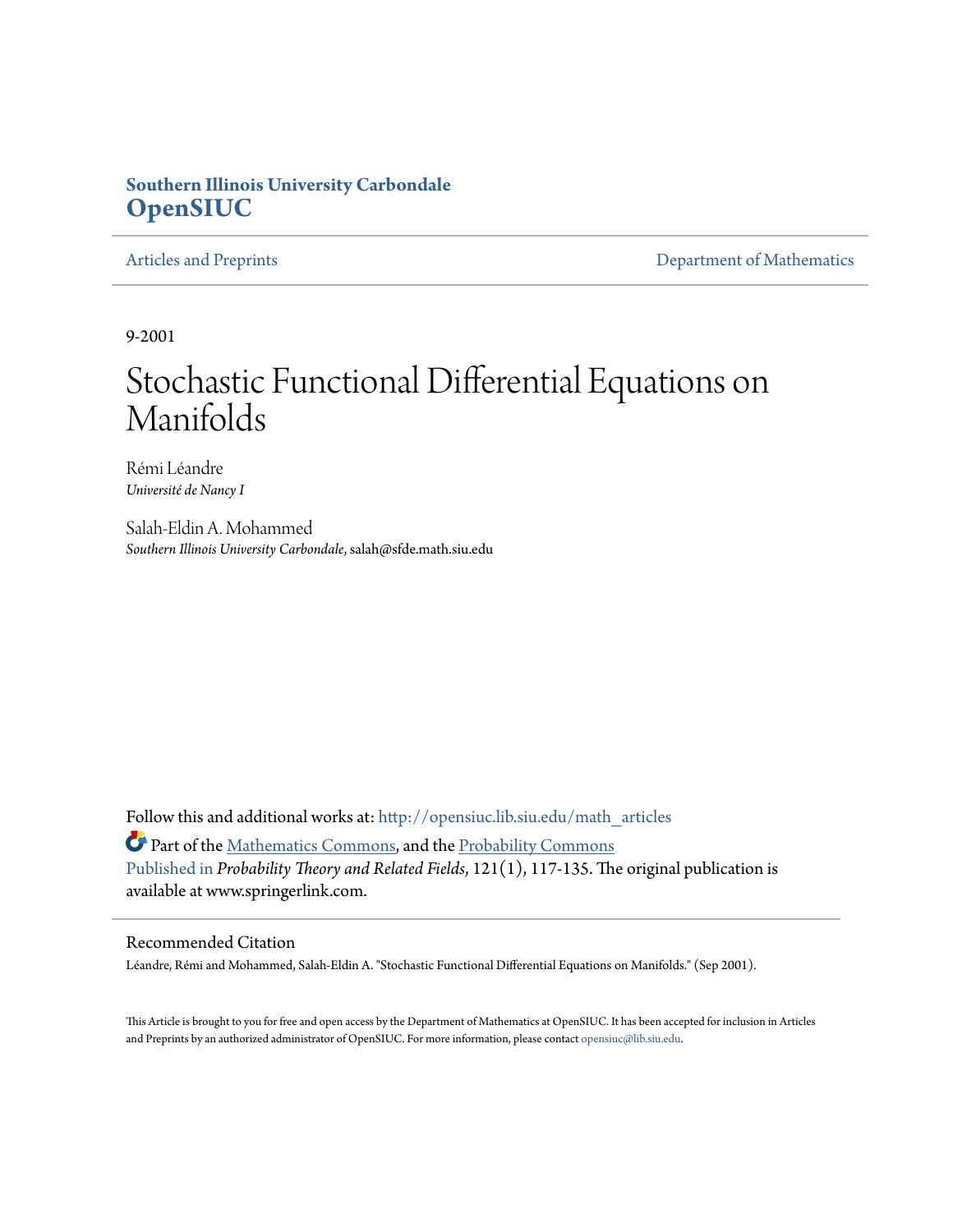## STOCHASTIC FUNCTIONAL DIFFERENTIAL EQUATIONS ON MANIFOLDS

Rémi Léandre<sup>\*</sup> and Salah-Eldin A. Mohammed<sup>‡</sup>

ABSTRACT. In this paper, we study stochastic functional differential equations (sfde's) whose solutions are constrained to live on a smooth compact Riemannian manifold. We prove the existence and uniqueness of solutions to such sfde's. We consider examples of geometrical sfde's and establish the smooth dependence of the solution on finite-dimensional parameters.

## I. Introduction.

The theory of stochastic functional differential equations (sfde's) in Euclidean space was developed by Itô and Nisio ([I.N]), Kushner ([Ku]), Mizel and Trutzer ([M.T]), Mohammed  $([Mo_2], [Mo_3])$  and Mohammed and Scheutzow  $([Mo.S_1], [Mo.S_2])$ . The purpose of this work is to constrain solutions of such sfde's to stay on a smooth compact submanifold of Euclidean space, or more generally, to construct solutions of sfde's which live on any smooth compact Riemannian manifold  $M$ . Indeed, we wish to define and study sfde's on M of the form

$$
dx_t = F(t, x) \circ dw_t, \quad t > 0,
$$

and driven by Brownian motion  $w_t \in \mathbb{R}^k$ , on a probability space  $(\Omega, \mathcal{F}, P)$ .

The main difficulty in this study is that the tangent space along a solution path is random, unlike in the flat case. To elaborate on this question, we shall designate entities

To appear in Probability Theory and Related Fields.

<sup>∗</sup>The research of this author is supported by CNRS.

<sup>&</sup>lt;sup>‡</sup>The research in this article was done while the second author was visiting Institut Elie Cartan, Université Nancy I, France. The second author appreciates the warm hospitality of Institut Elie Cartan. He also acknowledges partial support by NSF Grants DMS-9703852 andDMS-9975462.

AMS 1991 subject classifications. Primary 60H10, 60H20; secondary 60H25.

Key words and phrases. stochastic functional differential equation, delay equation, Riemannian manifold, stochastic parallel transport, Chen-Souriau calculus.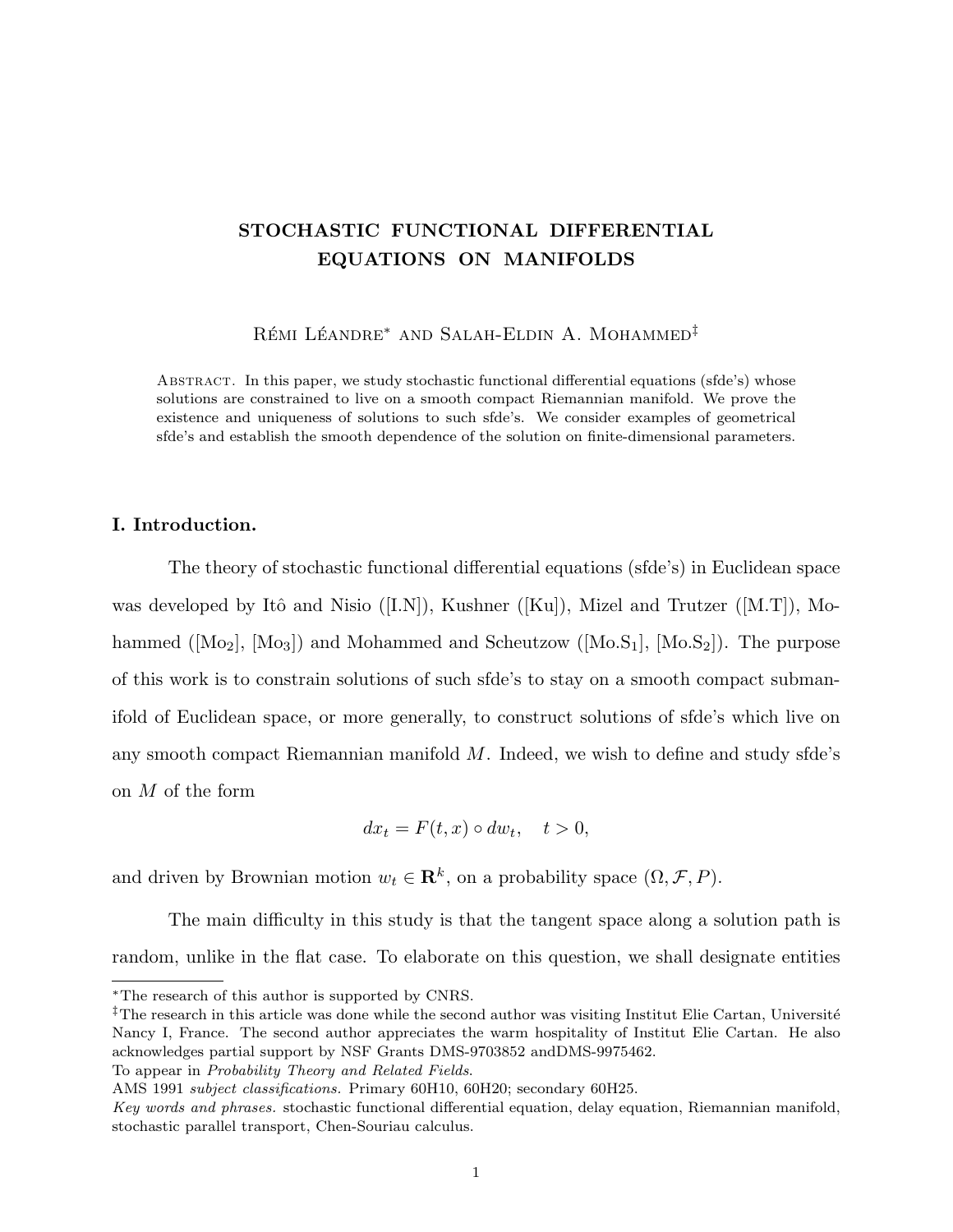pertaining to the "curved" manifold  $M$  by the subscript  $c$  and the corresponding ones in "flat" space by the subscript  $f$ . We shall use this notation throughout the article. Let  $C([-\delta, 0], M)$  be the space of all continuous paths  $\gamma_{c,} : [-\delta, 0] \to M$ . Denote by  $e_s: C([-\delta, 0], M) \to M, \, s \in [-\delta, 0],$  the family of evaluation maps

$$
e_s(\gamma_{c,.}) := \gamma_{c,s}, \quad \gamma_{c,.} \in C([-\delta, 0], M).
$$

Let  $T(M)$  be the tangent bundle of M and denote by  $e_{-\delta}^* T(M)$  and  $e_0^* T(M)$  the pullback vector bundles of  $T(M)$  over  $C([-\delta, 0], M)$  by the evaluation maps  $e_{-\delta}$  and  $e_0$ , respectively. A deterministic functional differential equation (fde) is an (everywhere defined) section of the bundle  $e_0^*T(M) \to C([-\delta, 0], M)$ . Given the Riemannian structure on M, deterministic parallel transport is well defined everywhere on the space of differentiable paths on M. Therefore, if the evaluations  $e_s$  are restricted to differentiable paths on  $M$ , then we can identify the pull-backs  $e_{-\delta}^* T(M)$  and  $e_0^* T(M)$  by using deterministic parallel transport  $\tau_{0,-\delta}(\gamma_{c,.})$  from  $\gamma_{c,-\delta}$  to  $\gamma_{c,0}$  along each differentiable path  $\gamma_{c,.}:[-\delta,0]\to M$ .

However, the above setting is inadequate in the stochastic case. In this case, one may wish to "randomize" the path  $\gamma_{c,.}$  by giving  $C([-\delta, 0], M)$  a semimartingale measure. Under such a measure the set of differentiable paths is negligible. If the noise  $w$  is onedimensional, one may define a stochastic functional differential equation (sfde) as an almost everywhere defined section of the pull-back bundle  $e_0^*T(M)$  over  $C([-\delta, 0], M)$ . An identification of the bundles  $e_{-\delta}^* T(M)$  and  $e_0^* T(M)$  is effected by *stochastic parallel transport* along semimartingale paths, which is almost surely defined with respect to the underlying semimartingale measure. These considerations show that it is necessary to change the function space of initial paths in order to study sfde's on manifolds. We will therefore work in a space of semimartingales from  $[-\delta, 0]$  into M, with a convenient topology and with a filtration depending on time.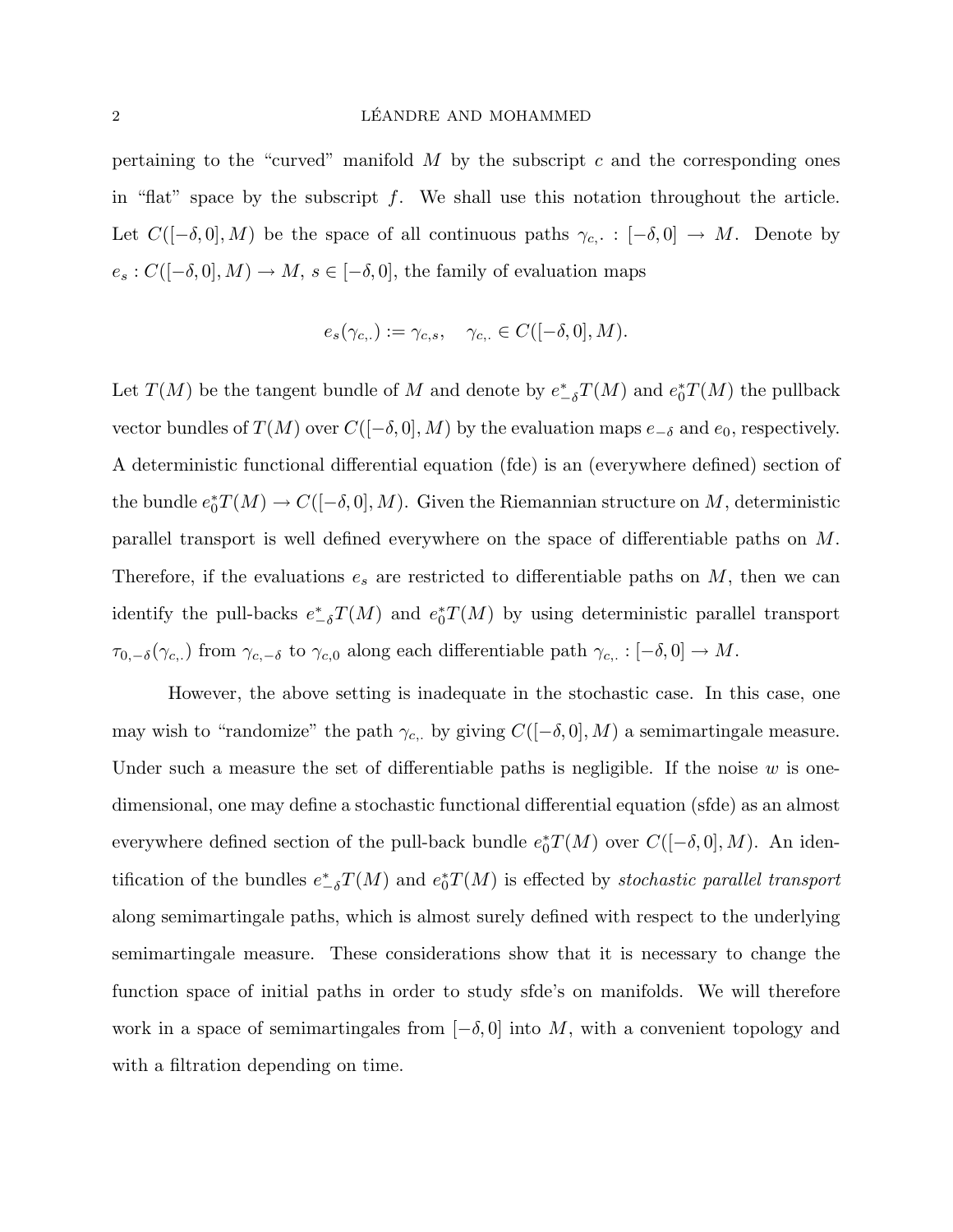Deterministic functional differential equations on Hilbert manifolds and the existence of their semiflows were studied by Mohammed in  $[M<sub>o<sub>1</sub></sub>]$ . The present work is motivated in part by a conjecture in  $[M<sub>o<sub>1</sub></sub>]$  (Chapter 5, p. 143).

Now let us recall some aspects of the theory of sfde's on flat space. The state space is the set of continuous paths  $C([-\delta, 0], R^d)$  or some other Banach space of paths on  $\mathbb{R}^d$ , and the trajectory of the sfde constitutes an infinite dimensional Feller process on the state space. The problem of existence of a stochastic semiflow was studied by Mohammed  $[M_03]$ , and Mohammed and Scheutzow ( $[Mo.S_1]$ ,  $[Mo.S_2]$ ). See  $[Mo_3]$  and the references therein. In this paper, we will not address this issue for sfde's on manifolds.

A theory of differential equations in a space of semimartingales on a manifold was developed by B. Driver ([Dr],  $[Cr]$ ,  $[Es]$ ,  $[Hs]$ ,  $[No]$ ,  $[Le_1]$ ,  $[Ci.Cr]$ ,  $[Li]$ ). It is useful to compare our theory with that of Driver:

- Driver's theory yields a deterministic flow on the space of semimartingales on the manifold. Some of the techniques which we use in this paper are similar to those used in the study of Driver's flow. For instance, we use stochastic parallel transport to "pull back" the calculus on the manifold onto the tangent space at the starting point of the initial semimartingale. This gives a sfde in a linear space of semimartingales with values in the tangent space  $T_x(M)$  at a given fixed point  $x \in M$ . In the *delay* case when the coeffcient of the equation does not depend on the present state of the solution, the structure of our equation is simpler in some sense than Driver's. In this case, our formulas are less involved than their counterparts in Driver's theory, because it is not necessary to differentiate the stochastic parallel transport with respect to the semimartingale path.
- Throughout its evolution, Driver's flow maintains the same filtration as that of the initial semimartingale process. In our sfde, the state of the trajectory at any time is adapted to a different filtration than that of the initial process.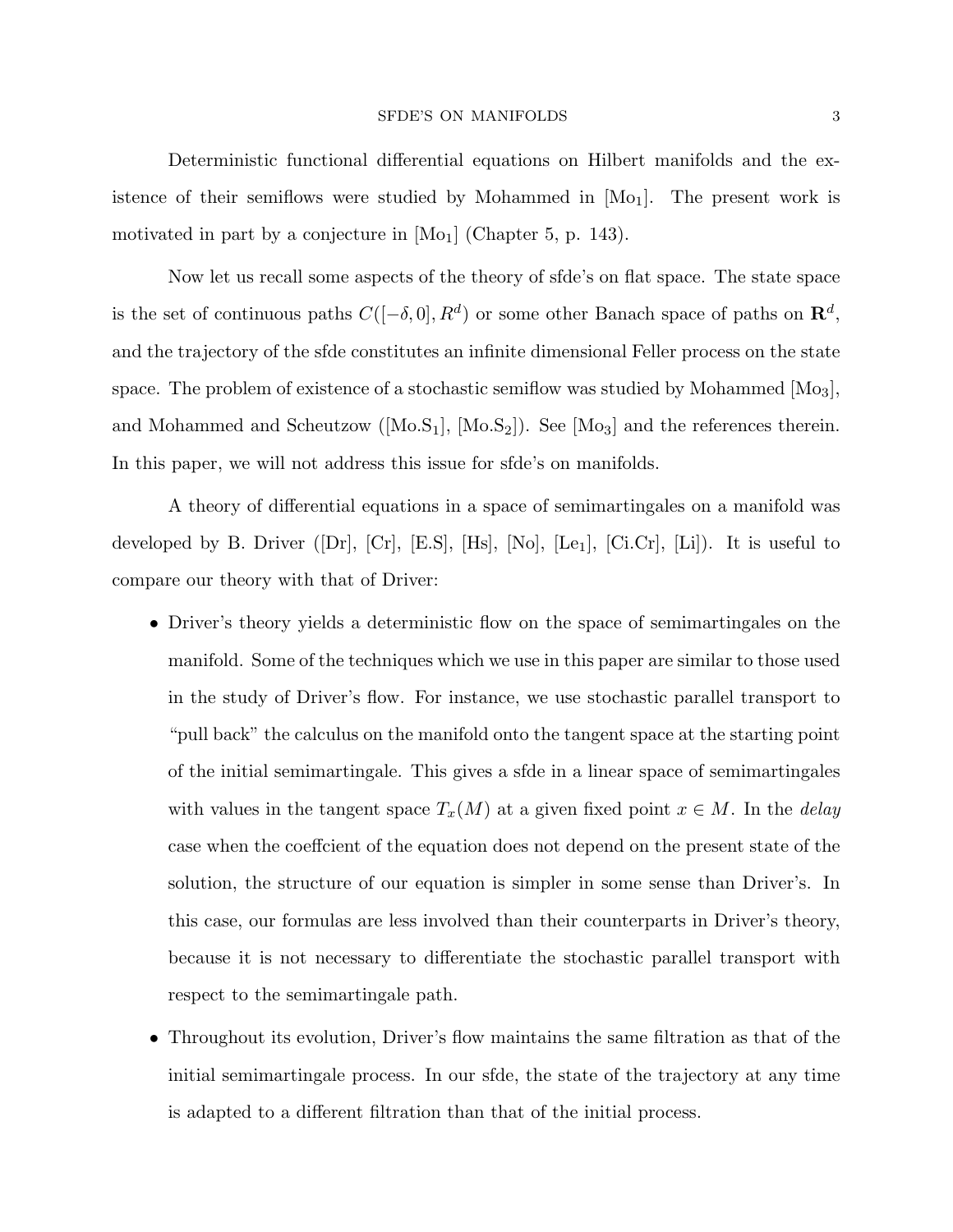## 4 LÉANDRE AND MOHAMMED

- In Driver's theory, there is only one source of randomness, which arises from stochastic parallel transport along Brownian paths. Our theory involves two sources of randomness: One which arises from the initial semimartingale (via stochastic parallel transport), and the other from the driving Brownian motion.
- Wiener measure on the manifold is quasi-invariant under Driver's flow; that is, the law of the solution of Driver's ode at any subsequent time is absolutely continuous with respect to that of the initial Brownian motion on the manifold  $(|Dr|)$ . This is not the case in our context. For a sfde on a manifold, one does not expect the law of the solution at any given time to be absolutely continuous with respect to the law of the initial semimartingale.

The present article falls into two parts.

In the first part, we define a large class of sfde's on the manifold. Using parallel transport, we "pull back" the sfde onto the tangent space at the starting point of the initial semimartingale. This procedure yields a non geometric sfde defined on flat path space, which can then be solved via Picard's iteration method. In this part, we study a geometrical example of a stochastic delay equation on the manifold, and show that it possesses a Markov property in a suitably defined space of semimartingales.

In the second part, we examine the regularity in the initial semimartingale of the solution of the geometric stochastic delay equation introduced in the first part. The analysis uses the stochastic Chen-Souriau calculus developed by Léandre in  $[Le_2]$  and  $[Le_3]$ . It turns out that the function space of semimartingales used in the first part does not appear to give smoothness of the solution of the geometric stochastic delay equation in the initial semimartingale. We therefore use a Fréchet space of semimartingales generated by a countable family of semimartingale norms rather than a single norm. The techniques used in this part are similar to those of Léandre  $[Le_1]$ .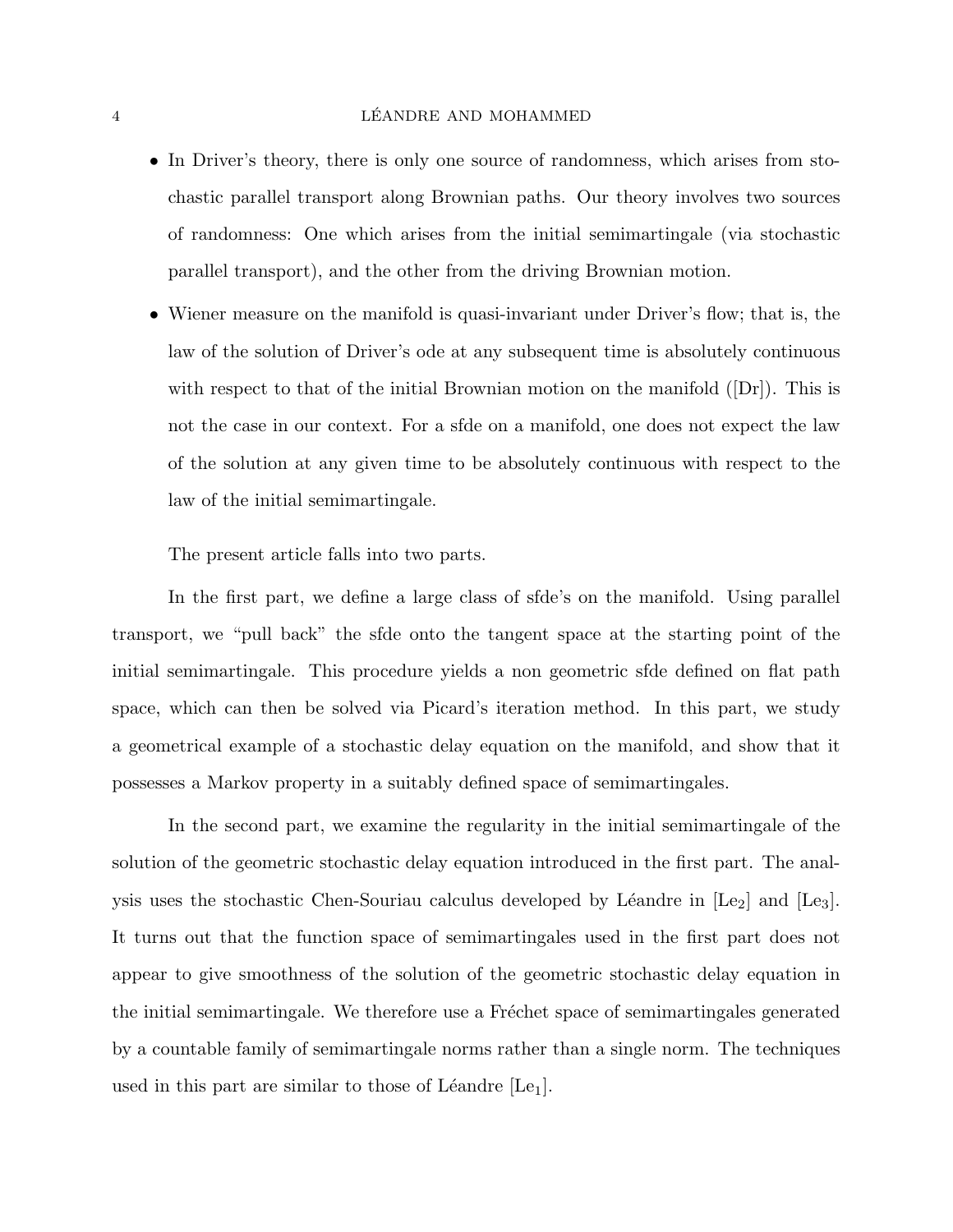The research in this article was done while the second author was visiting Institut Elie Cartan, Université Nancy I, France. The second author appreciates the warm hospitality of Institut Elie Cartan.

## II. A general existence theorem.

In this section, we shall define a large class of sfde's on a compact Riemannian manifold. We then state and prove an existence theorem for this class of sfde's.

We begin by fixing notation. Let  $M$  be a smooth compact  $d$ -dimensional Riemannian manifold,  $\delta > 0$  and  $T > 0$ . Suppose  $(\Omega, \mathcal{F}, (\mathcal{F}_t)_{t\geq -\delta}, P)$  is a complete filtered probability space satisfying the usual conditions.

Let  $w_t$ ,  $t \geq -\delta$ , be a k-dimensional Brownian motion on  $(\Omega, \mathcal{F}, (\mathcal{F}_t)_{t \geq -\delta}, P)$  adapted to the filtration  $(\mathcal{F}_t)_{t\geq -\delta}$ . Suppose that  $w_{-\delta} = 0$ .

For any (finite-dimensional) manifold N, we will denote by  $L^0(\Omega, N)$  the space of all N-valued (*F*-measurable) random variables  $\Omega \to N$ , given the topology of convergence in probability.

If N is any smooth finite-dimensional Riemannian manifold and  $x \in N$ , denote by  $\mathcal{S}([-\delta,T], N; -\delta, x)$  the space of all N-valued  $(\mathcal{F}_t)_{t\geq -\delta}$ -adapted continuous semimartingales  $\gamma : [-\delta, T] \times \Omega \to N$  with  $\gamma_{-\delta} = x$ .

Fix  $x \in M$ . Define the *Itô map* by the association

$$
\mathcal{S}([-\delta,T],M;-\delta,x) \ni \gamma_{c,.} \mapsto \gamma_{f,.} \in \mathcal{S}([-\delta,T],T_x(M);-\delta,0)
$$

where

(2.1) 
$$
\begin{cases} d\gamma_{f,t} = \tau_{t,-\delta}^{-1}(\gamma_{c,.}) \circ d\gamma_{c,t}, & -\delta < t < T, \\ \gamma_{f,-\delta} = 0. \end{cases}
$$

The differential in the above equation is in the Stratonovich sense, and  $\tau_{t,-\delta}(\gamma_{c,\cdot})$  denotes stochastic parallel transport from  $x = \gamma_{c,-\delta}$  to  $\gamma_{c,t}$  along the semimartingale  $\gamma_{c,+}$  ([E.E], [Em]). Observe that the Itô map is a bijection.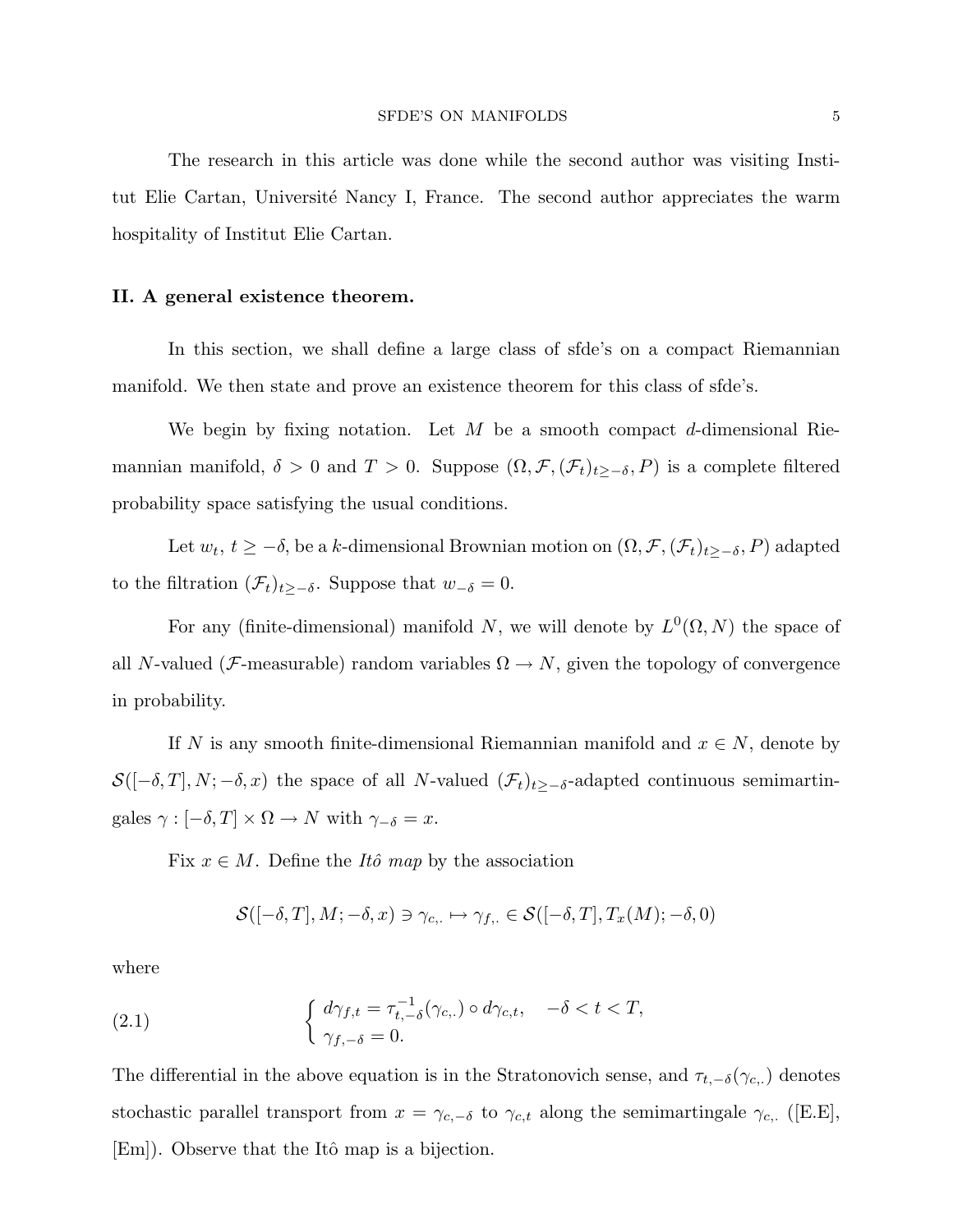Denote by  $\mathcal{S}_{2,f}^T$  the Hilbert space of all semimartingales  $\gamma_{f,\cdot} \in \mathcal{S}([-\delta,T],T_x(M);-\delta,0)$ such that

(2.2) 
$$
\gamma_{f,t} = \int_{-\delta}^{t} A_s dw_s + \int_{-\delta}^{t} B_s ds, \quad -\delta \le t \le T,
$$

and

(2.3) 
$$
\|\gamma_{f,\cdot}\|_2^2 := E[\int_{-\delta}^T \|A_s\|^2 ds] + E[\int_{-\delta}^T |B_s|^2 ds] < \infty,
$$

where  $A: [-\delta, T] \times \Omega \to L(\mathbf{R}^k, T_x(M))$  and  $B: [-\delta, T] \times \Omega \to T_x(M)$  are adapted, previsible processes. In the sequel, we shall refer to the pair  $(A, B)$  as the *characteristics* of  $\gamma_{f,\dots}$  (or  $\gamma_{c,\dots}$ ). Note that the Hilbert norm  $\|\cdot\|_2$  induces a topology on  $\mathcal{S}_{2,f}^T$  slightly different from the traditional semimartingale topologies that are often used in stochastic analysis (cf. [D.M]).

Denote by  $S_{2,c}^T$  the image of  $S_{2,f}^T$  under the Itô map with the induced topology.

Let  $\gamma_{c,\cdot} \in \mathcal{S}_{2,c}^T$  and fix any  $t \in [-\delta,T]$ . Set  $\gamma_{c,s}^t := \gamma_{c,s \wedge t}, s \in [-\delta,T]$ . Then  $\gamma_{c,.}^t \in \mathcal{S}_{2,c}^T$  and  $(\gamma_{c,.}^t)_f = (\gamma_{f,.})^t$ .

Consider the evaluation map  $e: [0, T] \times \mathcal{S}_{2,c}^T \to L^0(\Omega, M)$  defined by

$$
e(t, \gamma_{c,.}) := \gamma_{c,t}, \quad (t, \gamma_{c,.}) \in [0, T] \times \mathcal{S}_{2,c}^T.
$$

The tangent bundle  $T(M) \to M$  induces the k-frame vector bundle  $L(\mathbf{R}^k, T(M)) \to M$ whose fiber at each  $z \in M$  is given by  $L(\mathbf{R}^k, T(M))_z := L(\mathbf{R}^k, T_z(M))$ . Furthermore, the frame bundle  $L(\mathbf{R}^k, T(M)) \to M$  induces a vector bundle  $L^0(\Omega, L(\mathbf{R}^k, T(M))) \to$  $L^0(\Omega, M)$  whose fiber  $L^0(\Omega, L(\mathbf{R}^k, T(M)))_Z$  over each  $Z \in L^0(\Omega, M)$  is given by

$$
L^{0}(\Omega, L(\mathbf{R}^{k}, T(M)))_{Z} := \{ Y : Y(\omega) \in L(\mathbf{R}^{k}, T_{Z(\omega)}(M)) \text{ a.a. } \omega \in \Omega \}.
$$

Denote by  $e^*L^0(\Omega, L(\mathbf{R}^k, T(M)))$  the pull-back bundle of  $L^0(\Omega, L(\mathbf{R}^k, T(M))) \to L^0(\Omega, M)$ by e over  $[0,T] \times \mathcal{S}_{2,c}^T$ . A section of the bundle  $e^*L^0(\Omega, L(\mathbf{R}^k, T(M))) \to [0,T] \times \mathcal{S}_{2,c}^T$  is a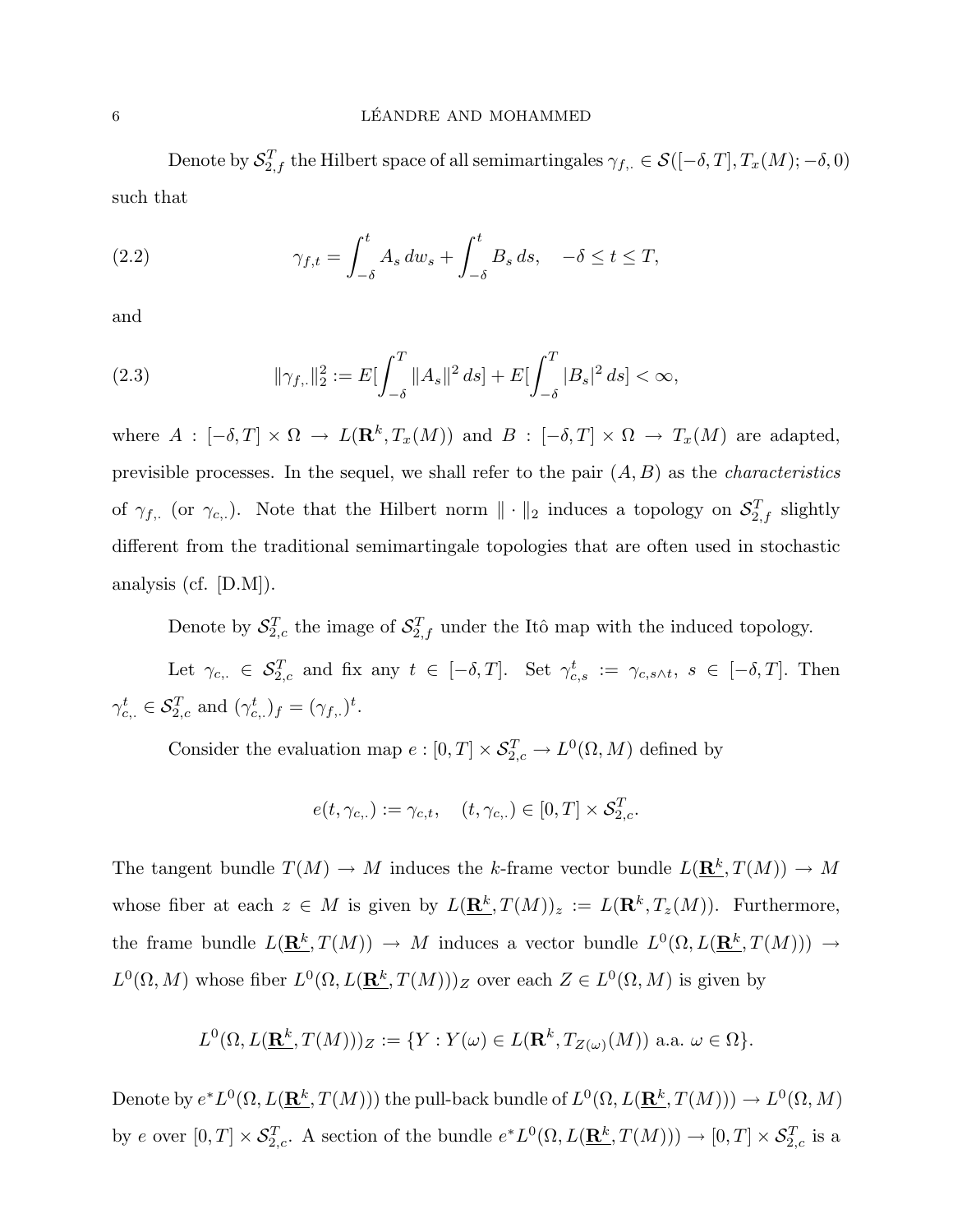map  $F_c : [0,T] \times \mathcal{S}_{2,c}^T \to L^0(\Omega, L(\mathbf{R}^k, T(M)))$  such that  $F_c(t, \gamma_{c,\cdot}^t) \in L(\mathbf{R}^k, T_{\gamma_{c,t}}(M))$  for each  $(t, \gamma_{c,.}) \in [0,T] \times \mathcal{S}_{2,c}^T$  a.s.. Each such section has a flat version  $F_f : [0,T] \times \mathcal{S}_{2,f}^T \to$  $L^0(\Omega, L(\mathbf{R}^k, T_x(M)))$  given by

$$
F_f(t, \gamma_{f,\cdot}) := \tau_{t,-\delta}^{-1}(\gamma_{c,\cdot}) F_c(t, \gamma_{c,\cdot})
$$

for all  $(t, \gamma_{f, .}) \in [0, T] \times \mathcal{S}_{2, f}^T$ . In the above relation,  $\tau_{t, -}^{-1}$  $t_{t,-\delta}^{-1}(\gamma_{c,\cdot})$  denotes stochastic parallel transport of k-linear frames over  $T_{\gamma_{c,t}}(M)$  to k-linear frames over  $T_{\gamma_{c,-\delta}}(M)$ .

A stochastic functional differential equation (sfde) on M is a section  $F_c : [0, T] \times$  $\mathcal{S}_{2,c}^T\to L^0(\Omega,L(\mathbf{\mathbf{\underline{R}}^k},T(M)))$  of  $e^*L^0(\Omega,L(\mathbf{\mathbf{\underline{R}^k}},T(M)))\to[0,T]\times\mathcal{S}_{2,c}^T$  satisfying the following properties:

- (i)  $F_c$  is "non-anticipating":  $F_c(t, \gamma_{c,.}) = F_c(t, \gamma_{c,.}^t)$  for all  $(t, \gamma_{c,.}) \in [0, T] \times S_{2,c}^T$ , a.s..
- (ii) For each  $\gamma_{f, \cdot} \in \mathcal{S}_{2, f}^T$ , the process  $[0, T] \ni t \mapsto F_f(t, \gamma_{f, \cdot}^t) \in L(\mathbf{R}^k, T_x(M))$  is an  $(\mathcal{F}_t)_{0 \leq t \leq T}$ -semimartingale.

Consider the Stratonovich sfde

(1.c) 
$$
\begin{cases} dx_{c,t} = F_c(t, x_{c, \cdot}^t) \circ dw_t, & 0 < t < T, \\ x_{c, \cdot}^0 = \gamma_{c, \cdot}^0 \end{cases}
$$

In general, the above sfde does not have a solution. In order to establish the existence of a unique solution, we will impose a Lipschitz-type condition on  $F_c$ . For this purpose, we will use the Itô map to pullback the sfde (I.c) to an sfde on the flat space  $T_x(M)$ . This induces the following Stratonovich sfde on  $T_x(M)$ :

$$
(I.f) \qquad \qquad \left\{ \begin{array}{ll} dx_{f,t} = F_f(t, x_{f,\cdot}^t) \circ dw_t, & 0 < t < T, \\ x_{f,\cdot}^0 = \gamma_{f,\cdot}^0 \end{array} \right.
$$

where  $F_f : [0,T] \times \mathcal{S}_{2,f}^T \to L^0(\Omega, L(\mathbf{R}^k, T_x(M)))$  is the flat version of  $F_c$ . In order to establish existence and uniqueness of the solution to (I.c), we will impose "boundedness"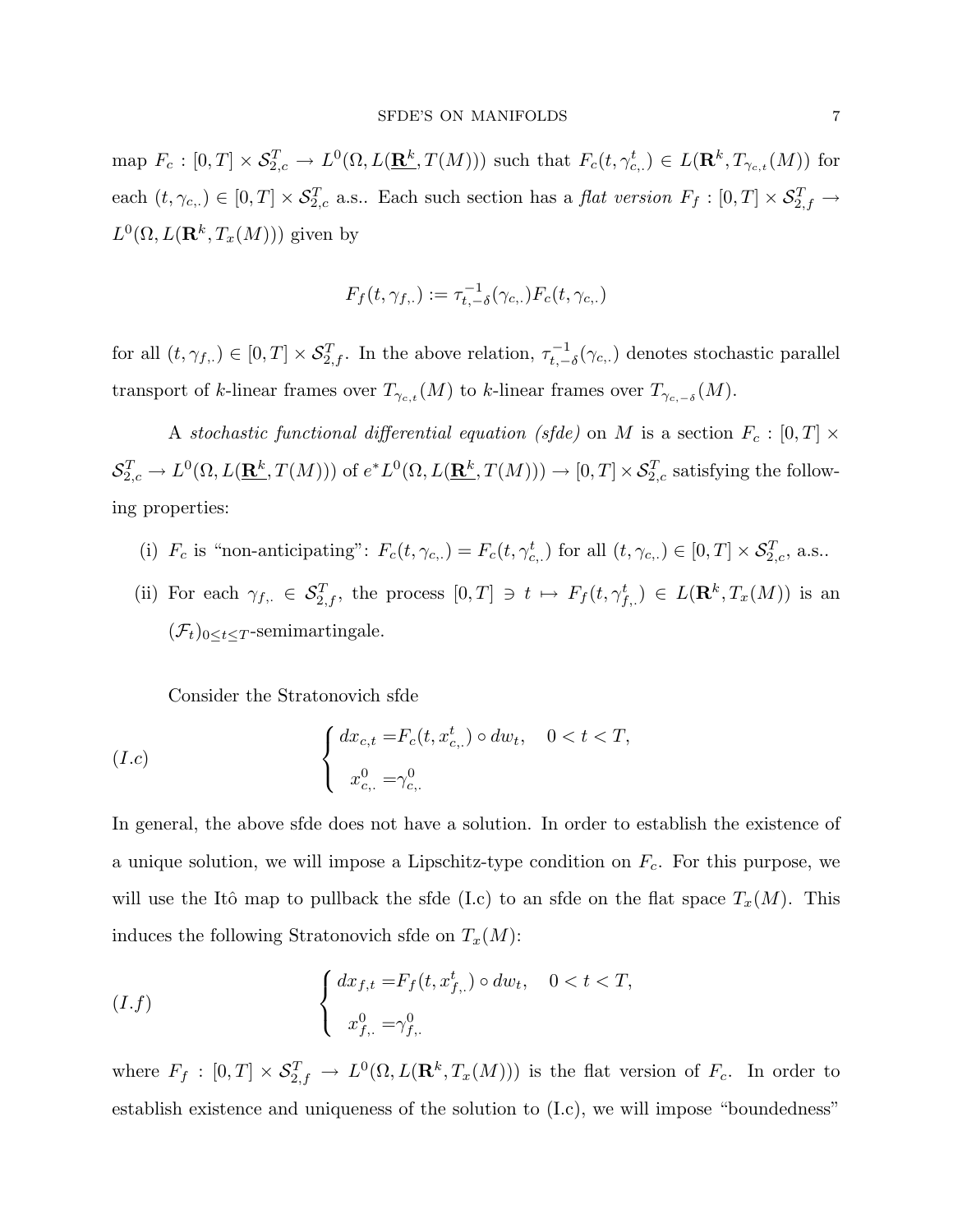and "Lipschitz conditions" on  $F_c$  that will be expressed in terms of its flat version  $F_f$ . First, we convert  $(I.f)$  into the equivalent Itô form

(1.if) 
$$
\begin{cases} dx_{f,t} = F_f(t, x_{f,\cdot}^t) dw_t + \Delta F_f(t, x_{f,\cdot}^t) dt, & 0 < t < T, \\ x_{f,\cdot}^0 = \gamma_{f,\cdot}^0 \end{cases}
$$

In the above sfde,  $\Delta F_f(., x_{f,.}^t) : [0, T] \times S_{2,f}^T \to L^0(\Omega, L(\mathbf{R}^k, T_x(M)))$  is the Stratonovich correction term defined below.

In order to compute the Stratonovich correction terms for our examples, we will use the following notation. For any  $\gamma_{f,\cdot} \in \mathcal{S}_{2,f}^T$ , define the joint quadratic variation  $\langle F_f(.,\gamma_{f,.}),w\rangle$  of the semimartingale  $[0,T]\ni t\mapsto F_f(t,\gamma_{f,.}^t)\in L(\mathbf{R}^k,T_x(M))$  and Brownian motion  $w$  by setting

$$
\langle F_f(.,\gamma_{f,.}),w\rangle_t := \sum_{i=1}^k \langle F_f(.,\gamma_{f,.})(e_i),w^i\rangle_t \ \in T_x(M), \quad 0 \le t \le T,
$$

where  $\{e_i\}_{i=1}^k$  is the canonical orthonormal basis for  $\mathbf{R}^k$ ,  $w_t =$  $\frac{k}{\sqrt{2}}$  $i=1$  $w_t^i e_i, t \geq 0$ , and  $w^i, 1 \leq$  $i \leq k$ , are k independent one-dimensional standard Brownian motions. We now set

$$
\Delta F_f(t, x_{f,\cdot}^t) := \frac{1}{2} \langle F_f(.,x_{f,\cdot}), w \rangle_t', \quad t > 0
$$

where  $x_f$  is the solution of (I.f).

## Hypotheses (H).

(i) *Boundedeness*. There exists a deterministic constant  $C_1$  such that

(2.4) 
$$
|F_f(t, \gamma_{f, .}^t)| + |\Delta F_f(t, \gamma_{f, .}^t)| < C_1 < \infty, \quad \text{a.s.}
$$

for all  $(t, \gamma_{f, .}) \in [0, T] \times \mathcal{S}_{2, f}^T$ .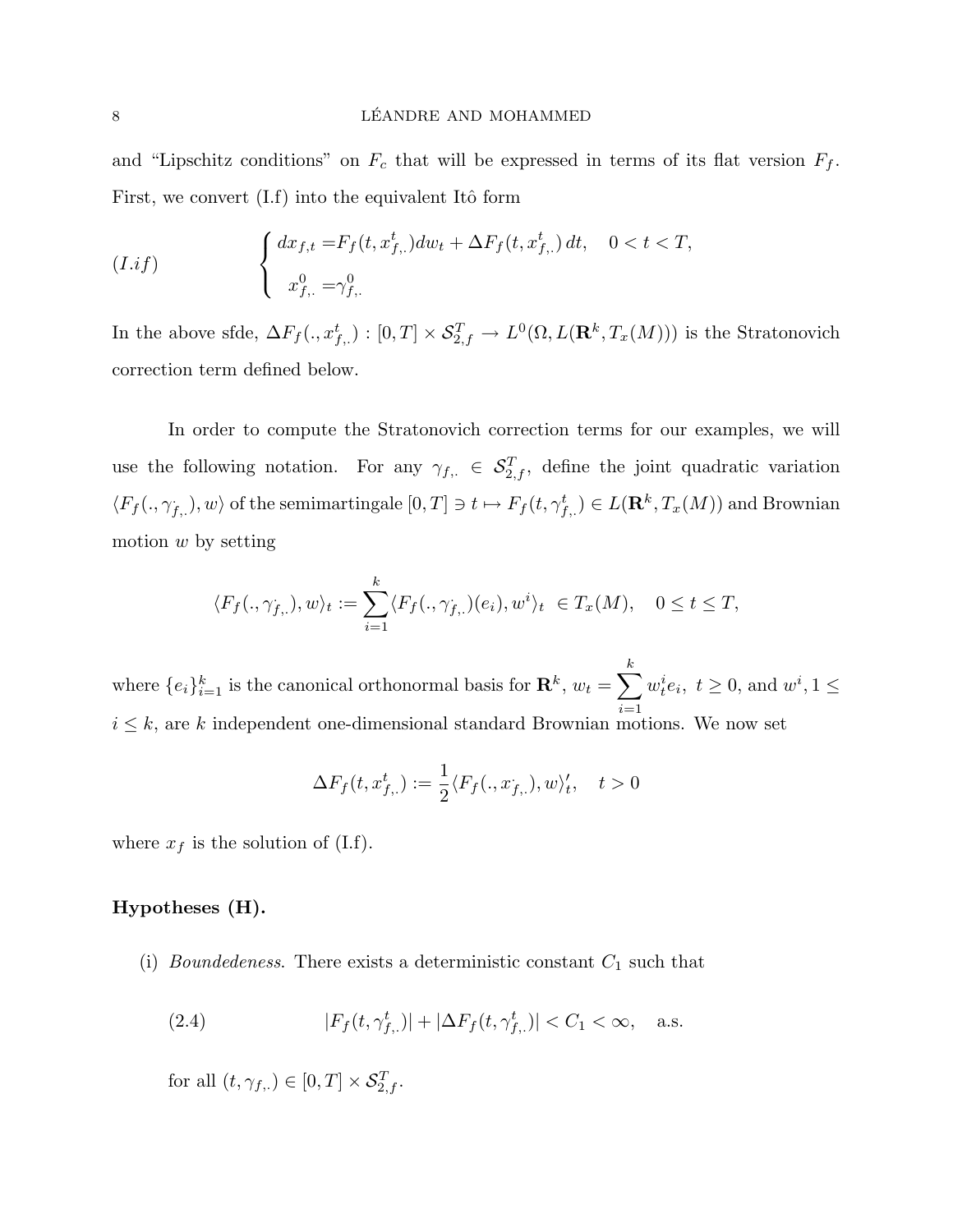(ii) Lipschitz condition. Assume that for each positive real number R there is a positive deterministic constant  $L := L(R)$  such that (2.5)  $E[|F_f(t, \gamma_{f, \cdot}^t) - F_f(t, (\gamma')_{f, \cdot}^t)|^2 + |\Delta F_f(t, \gamma_{f, \cdot}^t) - \Delta F_f(t, (\gamma')_{f, \cdot}^t)|^2] \leq L ||\gamma_{f, \cdot}^t - (\gamma')_{f, \cdot}^t||_2^2$ for all  $t \in [0,T]$ , and whenever  $\gamma_{f,\cdot}, \gamma'_{f,\cdot} \in \mathcal{S}_{2,f}^T$  have characteristics  $(A, B)$  and  $(A', B')$  (resp.) a.s. bounded by R.

## Remark.

Assume that the sfde  $F_c$  satisfies the *delay condition* 

(2.6) 
$$
F_f(t, \gamma_{f, \cdot}^t) = F_f(t, \gamma_{f, \cdot}^{t - \delta})
$$

for all  $(t, \gamma_{f, .}) \in [0, T] \times S_{2, f}^T$ . Note that  $(2.6)$  is equivalent to

(2.6') 
$$
F_c(t, \gamma_{c,.}^t) = \tau_{t, t-\delta}(\gamma_{c,.}^t) F_c(t, \gamma_{c,.}^{t-\delta})
$$

for all  $(t, \gamma_{c,1}) \in [0, T] \times \mathcal{S}_{2,c}^T$ . It is easy to see that  $(2.6)$  implies that  $\langle F_f(., \gamma_{f,1}), w \rangle(t) = 0$ for all  $t \in [0, T]$ . Therefore, under the delay condition (2.6), the *Stratonovich* equation  $(I.f)$  now coincides with the *Itô* equation:

(2.7) 
$$
\begin{cases} dx_{f,t} = F_f(t, x_f^{(t-\delta)}) dw_t, & 0 < t < T, \\ x_f^0 = \gamma_f^0, \end{cases}
$$

with no correction term! (cf.  $[M_03], p. 5$ ). Thus for equation  $(2.7)$  one may drop the Stratonovich correction term in (2.4) and (2.5) of Hypotheses (H).

We now give some geometrical examples of sfde's that satisfy Hypotheses (H) above. Examples.

Let  $X_1, X_2$  be smooth sections of the k-frame bundle  $L(\mathbf{R}^k, T(M)) \to M$ . Consider the geometrical sfde's

$$
(I.g_1) \t dx_{c,t} = \left\{ \int_{t-\delta}^t \tau_{t,s}(x_{c,.}) X_1(x_{c,s}) ds + X_2(x_{c,t}) \right\} \circ dw_t, \quad 0 < t < T,
$$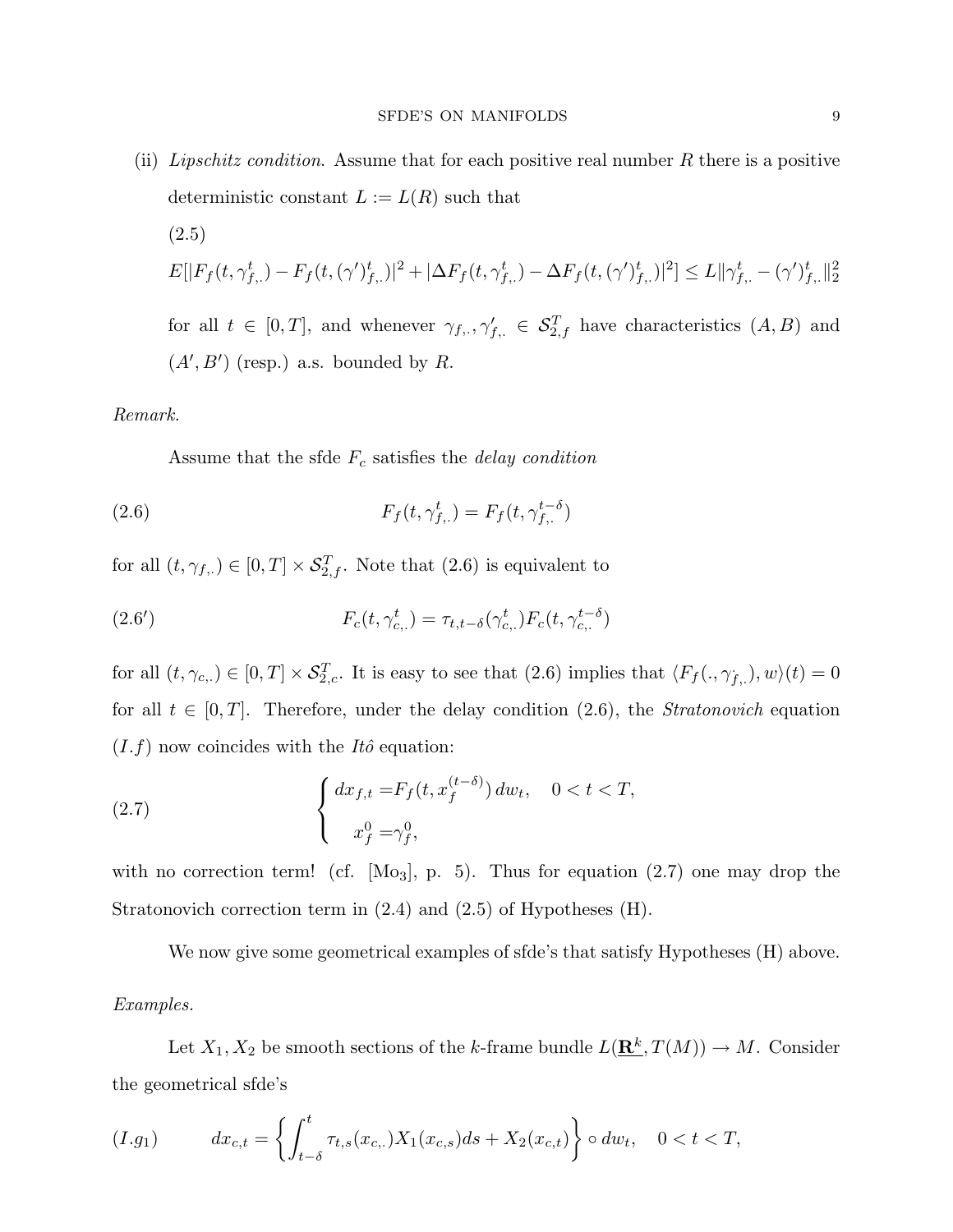#### 10 LÉANDRE AND MOHAMMED

$$
(I.g_2) \t dx_{c,t} = \tau_{t,t-\delta}(x_{c,.})X_1(x_{c,t-\delta}) \circ dw_t, \quad 0 < t < T,
$$

with corresponding functionals

(2.8)  
\n
$$
\begin{cases}\nF_c^1(t, \gamma_{c,.}) := \int_{t-\delta}^t \tau_{t,s}(\gamma_{c,.}) X_1(\gamma_{c,s}) ds + X_2(\gamma_{c,t}), \\
F_c^2(t, \gamma_{c,.}) := \tau_{t,t-\delta}(\gamma_{c,.}) X_1(\gamma_{c,t-\delta}), \\
F_f^1(t, \gamma_{f,.}) = \int_{t-\delta}^t \tau_{-\delta,s}(\gamma_{c,.}) X_1(\gamma_{c,s}) ds + \tau_{-\delta,t}(\gamma_{c,.}) X_2(\gamma_{c,t}), \\
F_f^2(t, \gamma_{f,.}) = \tau_{-\delta,t-\delta}(\gamma_{c,.}) X_1(\gamma_{c,t-\delta}),\n\end{cases}
$$

for  $t \in [0,T], \gamma_{c,.} \in \mathcal{S}_{2,c}^T, \gamma_{f,.} \in \mathcal{S}_{2,f}^T$ . In the above relations,  $\tau_{t,s}(x_{c,.})$  denotes stochastic parallel transport along  $x_{c}$ , of k-linear frames over  $T_{x_{c,s}}(M)$  to k-linear frames over  $T_{x_{c,t}}(M).$ 

We will verify that the functionals  $F_c^i$ ,  $i = 1, 2$ , are sfde's satisfying hypotheses (H). Since these hypotheses are intrinsic, we may embed M (isometrically) in  $R^{d'}$  (where  $d' > d$  and extend the Riemannian structure to the whole of  $\mathbb{R}^{d'}$  in such a way that the extended Riemannian metric has bounded derivatives of all orders and is uniformly non-degenerate. Extend the Levi-Civita connection on M to a connection on  $\mathbb{R}^{d'}$  which preserves the metric on  $\mathbb{R}^{d'}$ , and with Christoffel symbols having bounded derivatives of all orders. The pair  $(\gamma_{c,t}, \tau_{t,-\delta}(\gamma_{c,.}))$  then corresponds to a pathwise continuous process  $\hat{x}_t \in \mathbf{R}^{d'} \times \mathbf{R}^{d' \times d'}$  which solves the following Stratonovitch sde:

(2.9) 
$$
\begin{cases} d\hat{x}_t = \hat{Z}(\hat{x}_t) \circ A_t dw_t + \hat{Z}(\hat{x}_t) B_t dt, & -\delta < t < T, \\ \hat{x}_{-\delta} = (x, Id_{\mathbf{R}^d}) (\equiv (x, Id_{T_x(M)})) \end{cases}
$$

on  $\mathbf{R}^{d'} \times \mathbf{R}^{d' \times d'}$ , where  $(A, B)$  are the characteristics of  $\gamma_{c, \cdot}$ , with  $A_t \in L(\mathbf{R}^k, \mathbf{R}^d)$ ,  $B_t \in \mathbf{R}^d$ . The coefficient  $\hat{Z}: \mathbf{R}^{d'} \times R^{d' \times d'} \to L(\mathbf{R}^d, \mathbf{R}^{d'} \times \mathbf{R}^{d' \times d'})$  is  $C^{\infty}$  (and hence locally Lipschitz with derivatives of all orders bounded on bounded sets, uniformly in the characteristics  $(A, B)$  of  $\gamma_{c, \ldots}$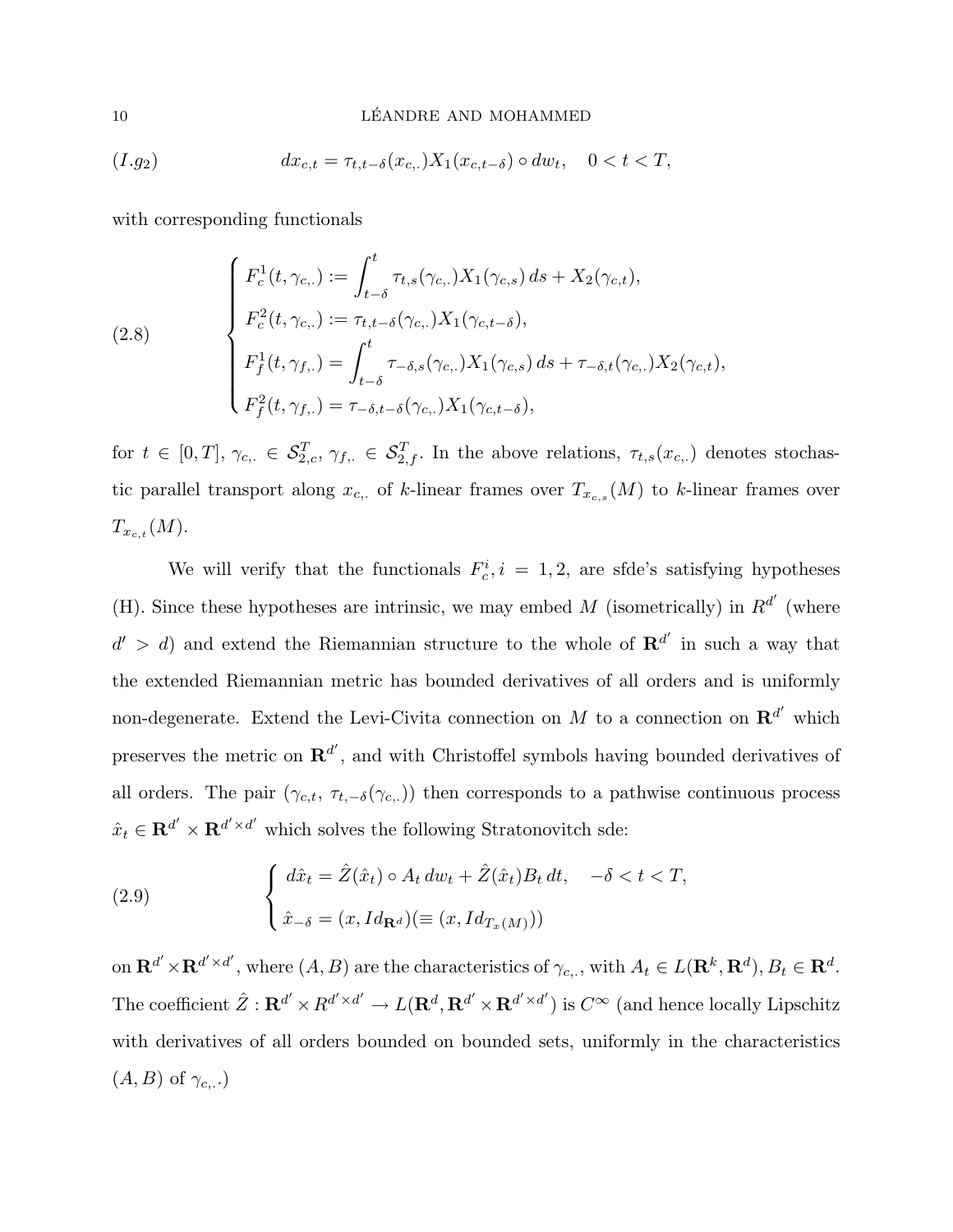We next convert (2.9) into Itô form. To do this, let  $\{e_i\}_{i=1}^d$  be the standard basis for  $\mathbf{R}^d$ . Define

$$
\hat{Y}^{i,j}(\cdot) := \frac{1}{2} [D\hat{Z}(\cdot) \circ (\hat{Z}(\cdot))](e_i, e_j), \ i, j = 1, \cdots, d.
$$

Then, for each  $t \in [-\delta, T]$ ,  $(\hat{Y}^{i,j}(\hat{x}_t))_{i,j=1}^d$  may be viewed as a  $(d \times d)$ -matrix with entries in  $\mathbf{R}^{d'} \times \mathbf{R}^{d' \times d'}$ . This matrix will also be denoted by  $\hat{Y}(\hat{x}_t)$ . With this notation, (2.9) takes the  $It\hat{o}$  form

(2.10) 
$$
\begin{cases} d\hat{x}_t = \hat{Z}(\hat{x}_t)A_t dw_t + \text{trace}(\hat{Y}(\hat{x}_t)A_t A_t^*) dt + \hat{Z}(\hat{x}_t)B_t dt, -\delta < t < T, \\ \hat{x}_{-\delta} = (x, Id_{\mathbf{R}^d}). \end{cases}
$$

Observe that, by its definition,  $\hat{Y}$  is  $C^{\infty}$ . The vector fields  $X_i, i = 1, 2$ , may be extended to smooth vector fields on  $\mathbf{R}^{d'}$  with all derivatives globally bounded. These extensions will be denoted by the same symbols.

Note first that

$$
\langle F_f^1(.,\gamma_{f,.}),w\rangle_t = \langle \tau_{-\delta,.}(\gamma_{c,.})X_2(\gamma_{c,.}),w\rangle_t, \quad \langle F_f^2(.,\gamma_{f,.}),w\rangle_t = 0,
$$

for all  $t \in [0,T]$ . Denote by  $p_2: \mathbf{R}^{d'} \times \mathbf{R}^{d' \times d'} \to \mathbf{R}^{d' \times d'}$  the projection of  $\mathbf{R}^{d'} \times \mathbf{R}^{d' \times d'}$ onto the second factor. If  $x_f$  is the solution of the sfde

$$
(I.f.1) \qquad \qquad \left\{ \begin{array}{ll} dx_{f,t} = & F_f^1(t, x_{f,.}^t) \circ dw_t, & 0 < t < T, \\ & \\ x_{f,.}^0 = & \gamma_{f,.}^0, \end{array} \right.
$$

then an application of Itô's formula yields the following expression for the Stratonovich correction term:

(2.11) 
$$
\begin{cases} \Delta F_f^1(t, x_{f,\cdot}^t) = \frac{1}{2} \sum_{i=1}^k \Big\{ (p_2 \circ \hat{Z}) (x_{c,t}, \tau_{-\delta,t}(x_{c,\cdot})) F_f^1(t, x_{f,\cdot}^t) (e_i) X_2(x_{c,t}) (e_i) \\qquad \qquad + \tau_{-\delta,t}(x_{c,\cdot}) DX_2(x_{c,t}) \tau_{t,-\delta}(x_{c,\cdot}) F_f^1(t, x_{f,\cdot}^t) (e_i) \Big\} .\end{cases}
$$

The above relation together with (2.8) immediately implies that  $F_f^i$ ,  $i = 1, 2$ , satisfy Hypothesis (H)(i). This is because the vector fields  $X_i$ ,  $i = 1, 2$ , are smooth, M is compact and stochastic parallel transport is a rotation on frames.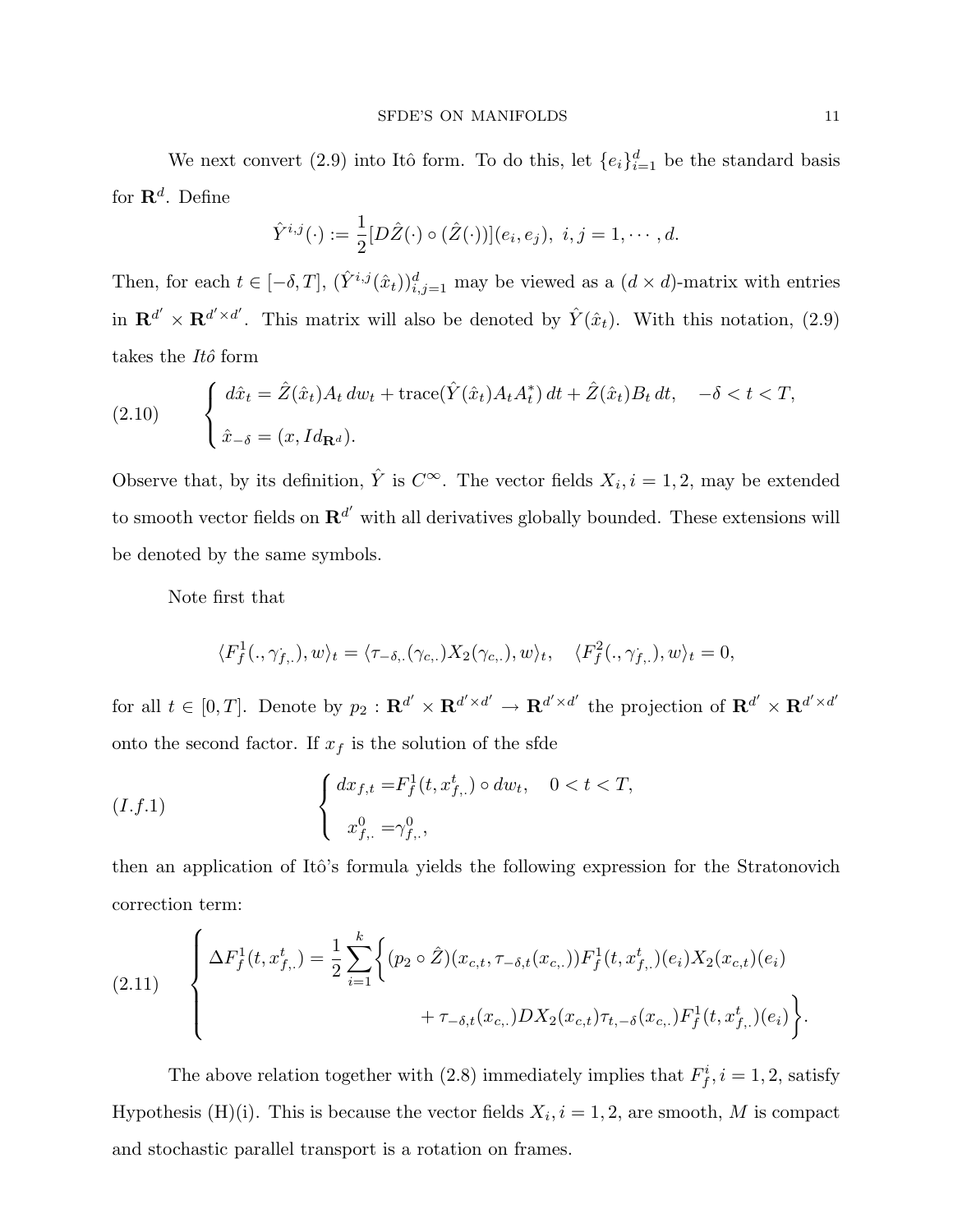It remains to check that  $F_f^i$ ,  $i = 1, 2$ , in (2.8) satisfy H(ii). For this we need to examine the Lipschitz dependence of the solution of  $(2.9)$  on the characteristics  $(A, B)$  of the path  $\gamma_{c}$ . In (2.9), we will indicate by  $\hat{x}(A, B)$  the dependence of the solution on the characteristics  $(A, B)$  of  $\gamma_{c}$ . In the proof of the next lemma and the rest of the paper, we will denote by  $C_i$ ,  $i = 1, 2, 3, \dots$ , generic deterministic positive constants.

## Lemma II.1.

In the sde  $(2.9)$ , suppose  $(A, B), (A', B')$  are such that there is a positive deterministic constant R where  $||A_t|| + |B_t| + ||A'_t|| + |B'_t| \leq R$  almost surely for all  $t \in [-\delta, T]$ . Then there exists a positive constant  $K := K(R)$  such that

$$
(2.12) \qquad E[\sup_{-\delta \le s \le t} |\hat{x}_s(A, B) - \hat{x}_s(A', B')|^2] \le KE[\int_{-\delta}^t (||A_s - A'_s||^2 + |B_s - B'_s|^2) ds]
$$

for all  $t \in [-\delta, T]$ .

## Proof.

Let the characteristics  $(A, B), (A', B')$  of  $\gamma_{c, \cdot}, \gamma'_{c, \cdot}$  satisfy the hypotheses of the lemma. Then by (2.10) we have

$$
(2.13)
$$
  
\n
$$
d\hat{x}_t(A, B) - d\hat{x}_t(A', B')
$$
  
\n
$$
= \hat{Z}(\hat{x}_t(A, B))(A_t - A'_t)dw_t + (\hat{Z}(\hat{x}_t(A, B)) - \hat{Z}(\hat{x}_t(A', B')))A'_t dw_t
$$
  
\n
$$
+ \text{trace}[\hat{Y}(\hat{x}_t(A, B))\{A_t A_t^* - A'_t (A'_t)^*\}]dt + \text{trace}[\{\hat{Y}(\hat{x}_t(A, B)) - \hat{Y}(\hat{x}_t(A', B'))\}A'_t (A'_t)^*]dt
$$
  
\n
$$
+ \hat{Z}(\hat{x}_t(A, B))(B_t - B'_t)dt + (\hat{Z}(\hat{x}_t(A, B)) - \hat{Z}(\hat{x}_t(A', B')))B'_t dt
$$

for all  $t \in [-\delta, T]$ . Now by compactness of M and the orthogonality of stochastic parallel transport, it follows that there is a positive deterministic constant  $C_1 := C_1(R)$  (independent of  $(A, B)$ ) such that whenever  $||A_t|| + |B_t| \leq R$  a.s. for all  $t \in [-\delta, T]$ , then

$$
|\hat{x}_t(A, B)| + |\hat{Z}(\hat{x}_t(A, B))| + |\hat{Y}(\hat{x}_t(A, B))| \le C_1
$$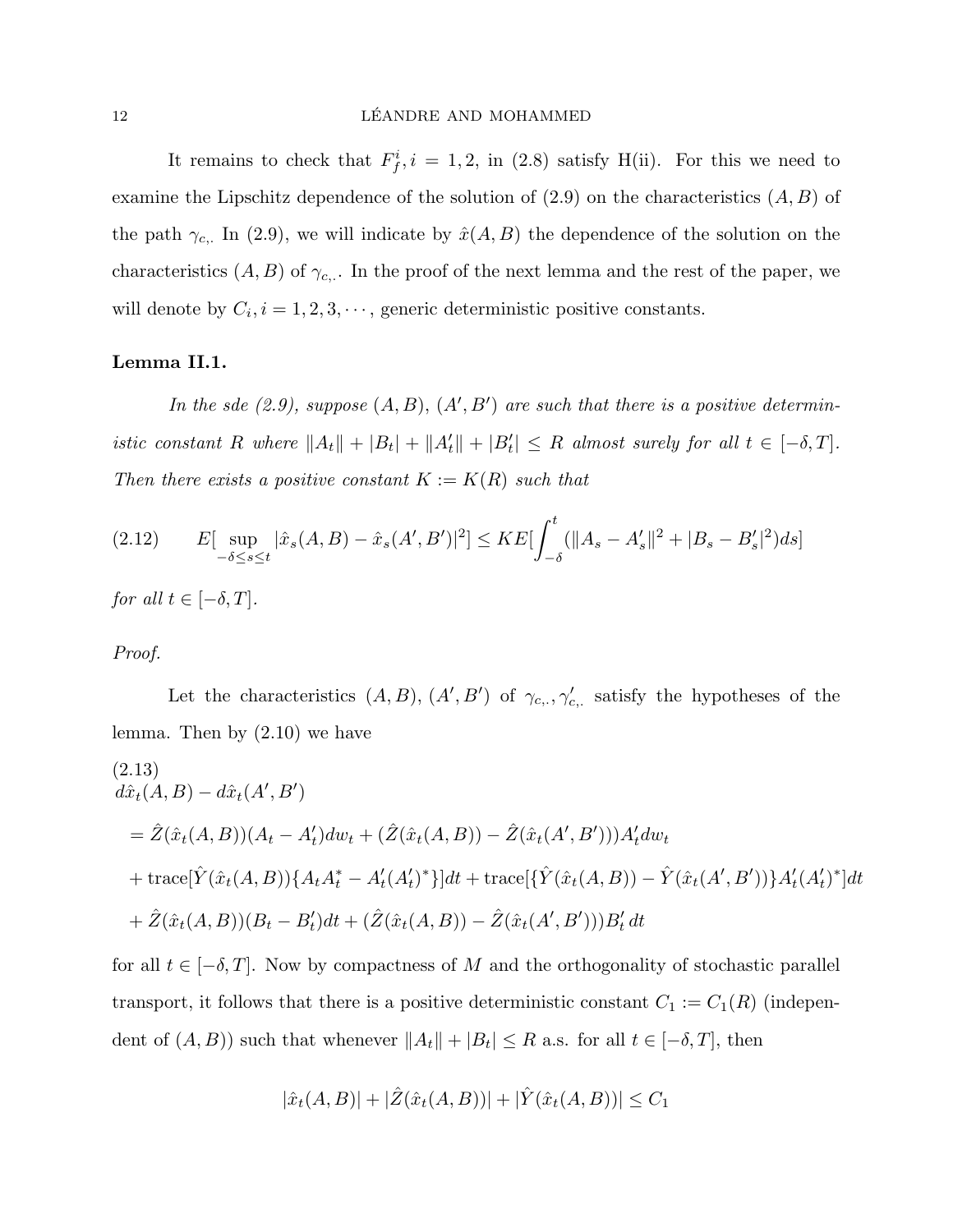for all  $t \in [-\delta, T]$ . Since  $||A_t|| + ||A'_t||$  is a.s. uniformly bounded in  $t \in [0, T]$  by R, then  $||A_t A_t^* - A_t'(A_t')^*|| \le R||A_t - A_t'||$  a.s. for all  $t \in [0, T]$ . Using (2.12), Burkholder's inequality, the uniform boundedness of  $\|A_\cdot\|, \|A_\cdot'\|, |B_\cdot'|$  and the fact that  $\hat{Y}, \hat{Z}$  are Lipschitz on bounded sets, it is not hard to see that

$$
E[\sup_{-\delta \le s \le t} |\hat{x}_s(A, B) - \hat{x}_s(A', B')|^2]
$$
  
\n
$$
\le C_2 E[\int_{-\delta}^t (||A_s - A'_s||^2 + |B_s - B'_s|^2) ds] + C_3 \int_{-\delta}^t E[\sup_{-\delta \le s \le u} |\hat{x}_s(A, B) - \hat{x}_s(A', B')|^2] du
$$

for all  $t \in [-\delta, T]$ . The conclusion of the lemma now follows from the above inequality and Gronwall's lemma.  $\diamondsuit$ 

We now complete the proof of the local Lipschitz property (H)(ii) for  $F_f^i$ ,  $i = 1, 2$ . We give the proof only for  $F_f^1$ ; the corresponding argument for  $F_f^2$  is similar and is left to the reader. Let  $\gamma_{f,\cdot}, \gamma'_{f,\cdot} \in S_{2,f}^T$  have characteristics  $(A, B), (A', B')$  a.s. bounded by a deterministic constant R. Then  $\Delta F_f^1(t, \gamma_{f,\cdot}^t)$  is given by an expression similar to the right-hand-side of (2.11) with  $x_c, x_f$  replaced by  $\gamma_c, \gamma_f$ . Now by the Lipschitz property of  $X_2$  and Lemma II.1, one gets

$$
(2.14)\ \ E|X_2(\gamma_{c,t}) - X_2(\gamma_{c,t}')|^2 \leq C_4 E\left[\int_{-\delta}^t (||A_s - A_s'||^2 + |B_s - B_s'|^2)ds\right] = C_4 \|\gamma_{f,.}^t - (\gamma')_{f,.}^t\|_2^2
$$

and

(2.15) 
$$
E|\tau_{-\delta,t}(\gamma_{c,.}) - \tau_{-\delta,t}(\gamma'_{c,.})|^2 \leq C_5 \|\gamma^t_{f,.} - (\gamma')^t_{f,.}\|_2^2
$$

for all  $t \in [-\delta, T]$ . Using the boundedness of  $X_i$ ,  $i = 1, 2, \tau_{-\delta,s}(\gamma_{c,.})$ , (2.14) and (2.15), it follows from (2.8) that

(2.16) 
$$
E|F_f^1(t, \gamma_{f, \cdot}^t) - F_f^1(t, (\gamma')_{f, \cdot}^t)|^2 \leq C_6 \|\gamma_{f, \cdot}^t - (\gamma')_{f, \cdot}^t\|_2^2
$$

for all  $t \in [-\delta, T]$ . Finally, use the representation (2.11) coupled with the Lipschitz properties  $(2.14)$ ,  $(2.15)$  and  $(2.16)$  in order to obtain

(2.17) 
$$
E|\Delta F_f^1(t, \gamma_{f, \cdot}^t) - \Delta F_f^1(t, (\gamma')_{f, \cdot}^t)|^2 \leq C_7 ||\gamma_{f, \cdot}^t - (\gamma')_{f, \cdot}^t||_2^2
$$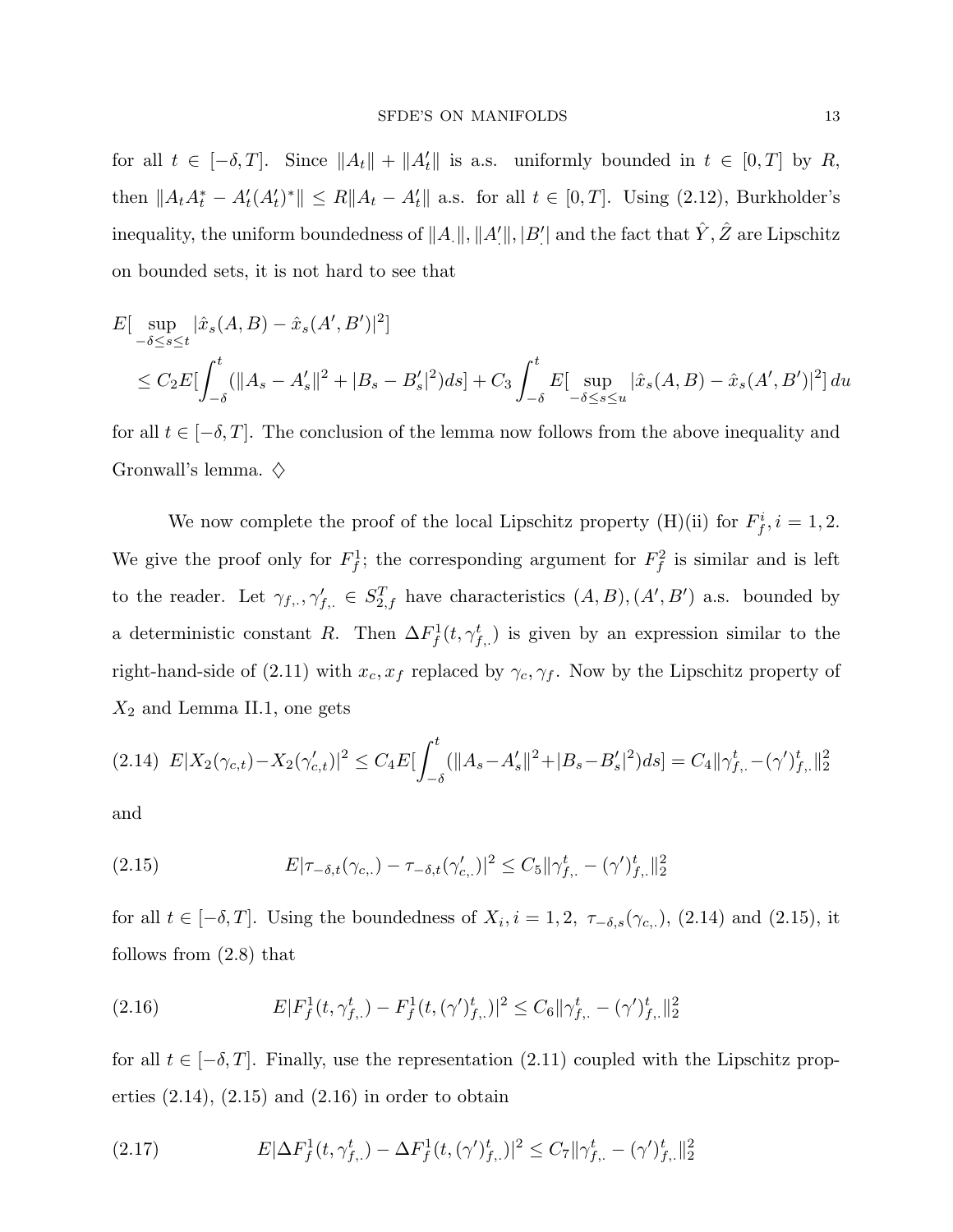for all  $t \in [0, T]$ . The last inequality and  $(2.16)$  imply that  $F_f^1$  satisfies H(ii). This shows that our geometrical examples  $(I.g_1), (I.g_2)$  satisfy Hypotheses (H).

We now state the main theorem of this section.

## Theorem II.2.

Assume that the sfde (I.c) satisfies Hypotheses (H). Suppose that  $\gamma_{c}^0 \in S_{2,c}^0$  has characteristics  $(A_t, B_t)$ ,  $t \in [-\delta, 0]$ , which are adapted and almost surely bounded by a deterministic constant  $C > 0$ . Then the sfde (I.c) has a unique global solution  $x_{c,+}$  such that  $x_{c,.}$ [ $-\delta, T$ ]  $\in \mathcal{S}_{2,c}^T$  for every  $T > 0$ .

## Proof.

It is sufficient to prove existence and uniqueness of the solution to the flat Itô sfde  $(I.if)$ . To do this, we use successive approximations. Define the sequence  $\{x_{f, .}^{n}\}_{n=1}^{\infty} \subset \mathcal{S}_{2, f}^{T}$ inductively by setting  $x_{f, \cdot}^1 := \gamma_{f, \cdot}^0$ , and

(2.18) 
$$
\begin{cases} dx_{f,t}^{n+1} := F_f(t, x_{f,.}^{t,n}) dw_t + \Delta F_f(t, x_{f,.}^{t,n}) dt, & 0 < t < T, \\ x_{f,.}^{0,n+1} := \gamma_{f,.}^0 \end{cases}
$$

for all  $n \geq 2$ . By Hypothesis (H)(i), the characteristics of each  $x_{f,\cdot}^n$  are a.s. bounded by a deterministic constant independent of  $t \in [-\delta, T]$  and n. From (2.18) and Hypothesis  $(H)(ii)$ , it is easy to see that

$$
(2.19) \qquad \qquad \|x_{f,.}^{t,n+1}-x_{f,.}^{t,n}\|_2^2 \leq C_8 \int_0^t \|x_{f,.}^{s,n}-x_{f,.}^{s,n-1}\|_2^2 ds, \quad t \in [0,T], \ n \geq 1.
$$

Therefore, by induction on  $n$ , we obtain

(2.20) 
$$
||x_{f,.}^{t,n+1} - x_{f,.}^{t,n}||_2^2 \le \frac{C_8^n t^n}{n!}
$$

for all  $n \geq 1$  and all  $t \in [0,T]$ . This shows that  $\{x_{f,\cdot}^n\}_{n=1}^{\infty}$  is a Cauchy sequence in  $\mathcal{S}_{2,f}^T$ which coverges to a solution  $x_{f, \cdot}$  of (2.5). By the Itô map, this gives a solution of  $(I.c)$  in  $\mathcal{S}_{2,c}^T.$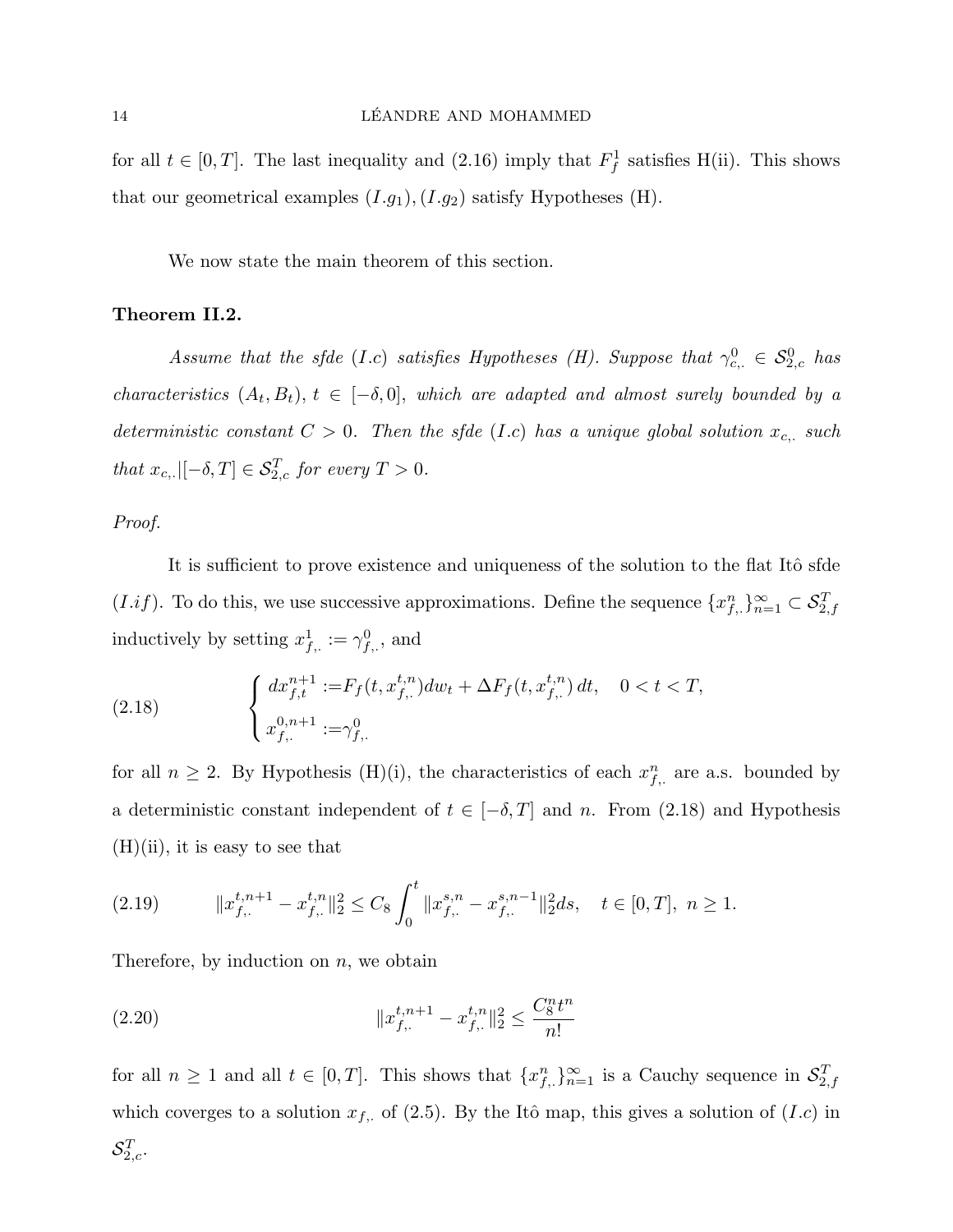It remains to show uniqueness. Suppose that there are two solutions  $x_{f_i}^1$  and  $x_{f_i}^2$ . of  $(I.f)$ . By Hypothesis  $(H)(i)$ , the characteristics of these two solutions are almost surely bounded. Therefore the relations

(2.21) 
$$
\begin{cases} dx_{f,t}^1 = F_f(t, x_{f,\cdot}^{1,t}) dw_t + \Delta F_f(t, x_{f,\cdot}^{1,t}) dt, & 0 < t < T, \\ dx_{f,t}^2 = F_f(t, x_{f,\cdot}^{2,t}) dw_t + \Delta F_f(t, x_{f,\cdot}^{2,t}) dt, & 0 < t < T, \\ x_{f,0}^1 = x_{f,0}^2 = \gamma_f^0, \end{cases}
$$

together with  $(H)(ii)$  imply that

(2.22) 
$$
||x_{f,.}^{1,t} - x_{f,.}^{2,t}||_2^2 \leq C_9 \int_0^t ||x_{f,.}^{1,s} - x_{f,.}^{2,s}||_2^2 ds, \quad 0 < t < T.
$$

This shows that  $||x_{f,:}^{1,t} - x_{f,:}^{2,t}||_2^2 = 0$  for all  $t \in [0,T]$ , and uniqueness follows.  $\diamondsuit$ 

## Remark.

For a sfde  $F_c$  satisfying the delay condition (2.6), one can prove existence of a solution to (I.c) by using forward steps of length  $\delta$ . In particular, given  $\gamma_{c,\alpha}^0 \in S_{2,c}^T$ , we write

$$
x_{f,t} = \gamma_{f,t}^0, \quad -\delta \le t \le 0,
$$
  
\n
$$
x_{f,t} = \gamma_{f,0}^0 + \int_0^t F_f^1(u, \gamma_{f,.}^{0, u - \delta}) dw_u, \quad 0 < t \le \delta,
$$
  
\n
$$
x_{f,t} = x_{f,\delta} + \int_{\delta}^t F_f^1(u, x_{f,.}^{u - \delta}) dw_u, \quad \delta < t \le 2\delta,
$$

and similarly for the delay periods  $[2\delta, 3\delta], [3\delta, 4\delta], \cdots$ . Note that this procedure automatically guarantees uniqueness of the solution to the sfde (I.c) without the Lipschitz condition  $(H)(ii).$ 

The following result shows that the solution of  $(I.c)$  (or  $(I.f)$ ) depends in a Lipschitz manner on sets of initial paths whose characteristics are almost surely bounded by a deterministic constant.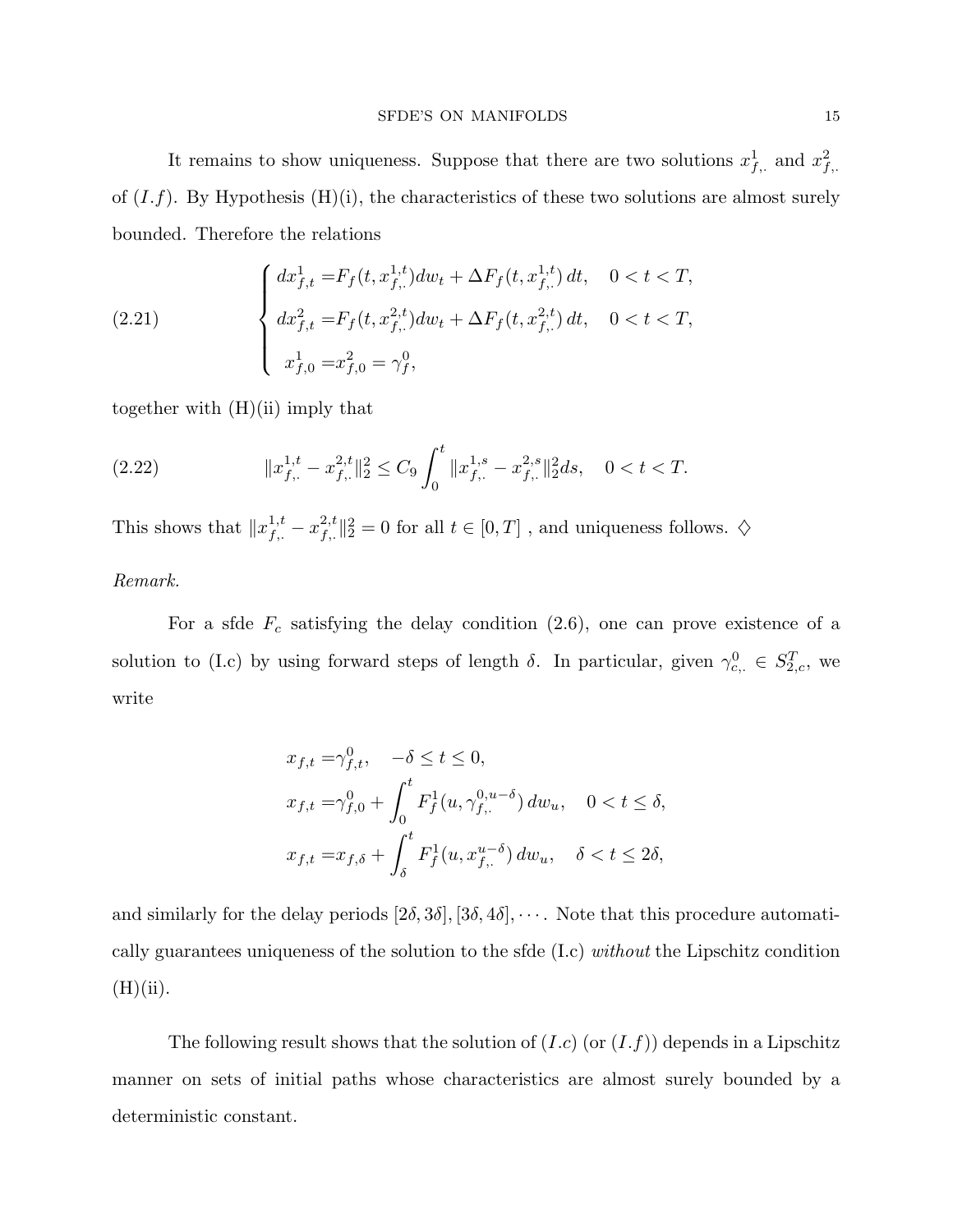## Theorem II.3.

Assume Hypotheses (H). Let  $\gamma_{f,.}^0$ ,  $(\gamma')_{f,.}^0 \in S_{2,f}^T$  have characteristics  $(A, B), (A', B')$ that are a.s. uniformly bounded on  $[-\delta, 0]$  by a positive deterministic constant R. Denote by  $x_{f,\cdot}(\gamma_{f,\cdot}^0), x_{f,\cdot}((\gamma')_{f,\cdot}^0)$  the solutions of the sfde  $(I.f)$  with initial states  $\gamma_{f,\cdot}^0$  and  $(\gamma')_{f,\cdot}^0$ respectively. Then there is a positive constant  $C := C(R)$  such that

(2.23) 
$$
||x_{f,.}(\gamma_{f,.}^0) - x_{f,.}((\gamma')_{f,.}^0)||_2^2 \leq C||\gamma_{f,.}^0 - (\gamma')_{f,.}^0||_2^2
$$

## Proof.

Using  $(I \cdot i f)$ , Burkholder's inequality and property  $(H)(ii)$ , we easily see that

$$
(2.24)\;\;\|x^t_{f,.}(\gamma^0_{f,.})-x^t_{f,.}((\gamma')^0_{f,.})\|_2^2\leq \|\gamma^0_{f,.}-(\gamma')^0_{f,.}\|_2^2+C_{10}\int_0^t\|x^s_{f,.}(\gamma^0_{f,.})-x^s_{f,.}((\gamma')^0_{f,.})\|_2^2ds
$$

for all  $t \in [0, T]$ . The conclusion of the theorem now follows from the above inequality and Gronwall's lemma.  $\diamondsuit$ 

We will conclude this section by a discussion of a type of Markov property for solutions of the geometrical example  $(I.g<sub>1</sub>)$ . To do this, we will first parametrize the flat sfde  $(I.f)$  with the initial point  $z \in M$ ; that is, consider a family of flat sfde's  $F_f(\cdot,\cdot,z):[0,T]\times\mathcal{S}_{2,f}^T(z)\to L^0(\Omega,T_z(M)),\,z\in M,$  where  $\mathcal{S}_{2,f}^T(z)$  denotes the set of all semimartingales  $\gamma_{f,\cdot}(z)$  in  $T_z(M)$  satisfying  $\gamma_{f,-\delta}(z) = 0$  (or  $\gamma_{c,-\delta}(z) = z$ ) and (2.3). Now "randomize" z by introducing a random variable  $Z \in L^{0}(\Omega, M)$  independent of  $w_t, t \geq -\delta$ . Then consider the equation

(2.25) 
$$
\begin{cases} dx_{f,t}(Z) = F_f(t, x_{f,.}^t(Z), Z) \circ dw_t, & t \ge 0 \\ x_{f,.}^0(Z) = \gamma_{f,.}^0(Z) \in \mathcal{S}_{2,f}^T(Z). \end{cases}
$$

Note the starting condition  $x_{c,-\delta}(Z) = Z$ . Assume that  $F_f(\cdot,\cdot,z)$  satisfies Hypotheses  $(H)(i)(ii)$  uniformly in  $z \in M$ . If we fix  $z \in M$ , we get a unique solution  $x_{f, \cdot}(z)$  of the sfde (2.25) when Z is replaced by z. Since Z is independent of  $w_t, t \geq -\delta$ , one may obtain a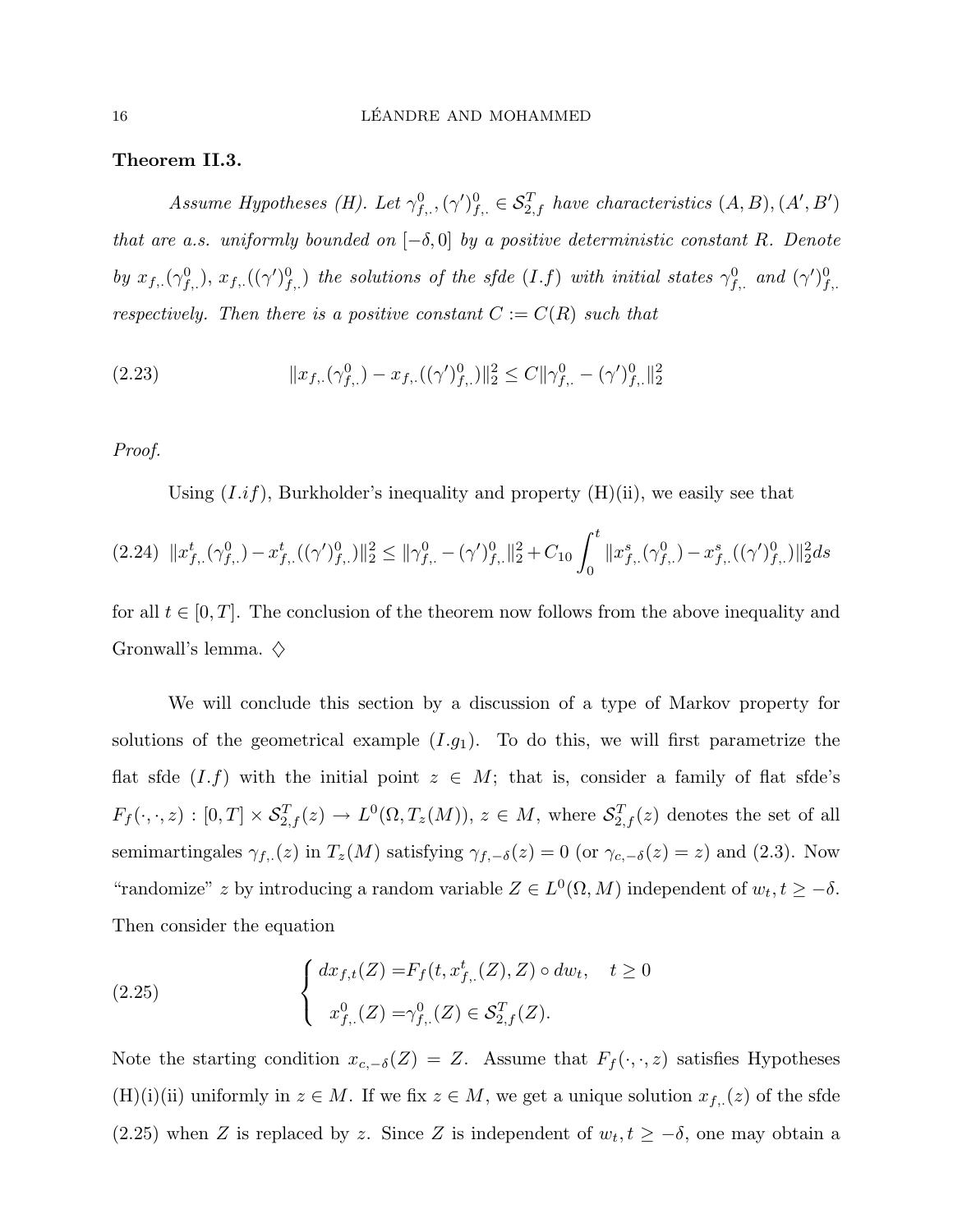unique solution  $x_{f,\cdot}(Z)$  of (2.25) starting from 0 in  $T_Z(M)$ . This folllows from a Picard iteration argument on  $T_Z(M)$ , which is a linear space. By the Itô map, the corresponding solution  $x_{c,.}(Z)$  on M starts from Z instead of the deterministic point x.

Let us now turn to the geometrical sfde

$$
(I.g_1) \qquad \left\{ \begin{array}{l} dx_{c,t} = \left\{ \int_{t-\delta}^t \tau_{t,s}(x_{c,.}) X_1(x_{c,s}) \, ds + X_2(x_{c,t}) \right\} \circ dw_t, \quad 0 < t < T, \\ x_{c,.}^0 = \gamma_{c,.}^0. \end{array} \right.
$$

If  $\gamma_{c,.}: [-\delta, T] \times \Omega \to M$  is a semimartingale, we will denote by  $\gamma_{c,.}(t)$  its restriction to the time interval  $[t - \delta, t]$  for each  $t \in [0, T]$ .

Fix  $t_0 > 0$ . Then, for  $t \in (t_0, T)$ ,  $x_{c,t}$  is the unique solution of the sfde

(2.26) 
$$
\begin{cases} dx'_{c,t} = \left\{ \int_{t-\delta}^t \tau_{t,s}(x'_{c,.}) X_1(x'_{c,s}) ds + X_2(x'_{c,t}) \right\} \circ dw_t, & t_0 < t < T, \\ x'_{c,.}(t_0) = x_{c,.}(t_0). \end{cases}
$$

Now  $x_{c,t_0-\delta}$  is independent of  $dw_t$ ,  $t \geq t_0 - \delta$ , and  $(I.g_1)$  has a unique solution. Therefore,

(2.27) 
$$
x'_{c,t} = x_{c,t}, \quad t \ge t_0,
$$

because the parallel transport in  $(I.g_1)$  depends only on the path between  $t - \delta$  and t. The above identity constitutes a type of Markov property. Indeed, let  $x_1(\gamma_{c}^0)(w_1)$  denote the solution of the geometrical sfde  $(I.g_1)$  with initial condition  $\gamma_{c}^0$ . Then the following equality holds almost surely

(2.28) 
$$
x_t(\gamma_{c,.}^0)(w.) = x_{t-t'}(x_{c,.}(t')(\gamma_{c,.}^0))(w_{t'+.}), \quad t > t',
$$

where  $w_{t'+\cdot}$  is the Brownian shift  $w_{t'+\cdot}: s \mapsto w_{t'+s} - w_{t'}$ .

## Remark.

Relation (2.28) also holds for the geometrical delay equation  $(I.g_2)$ . This follows by a similar argument to the above.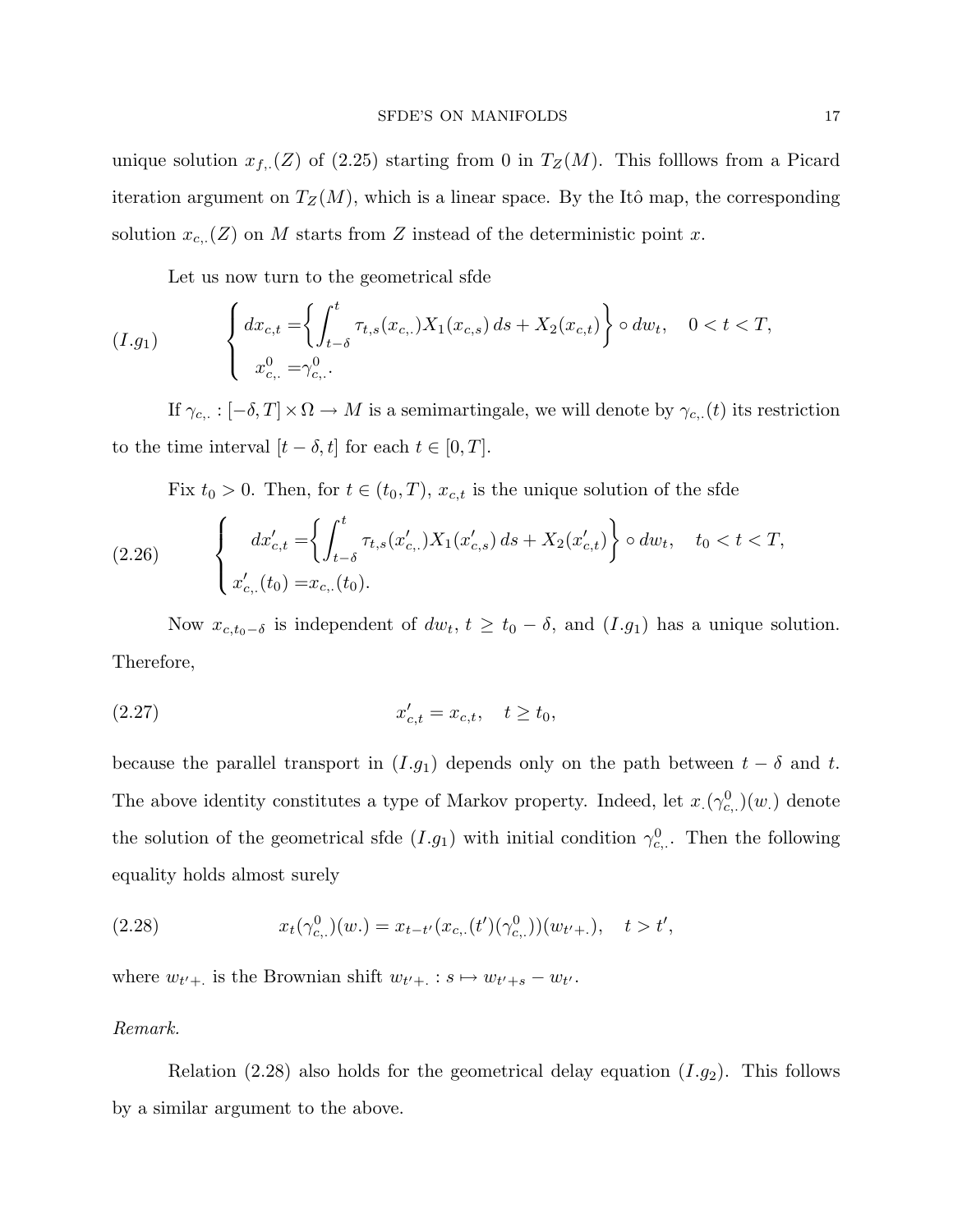## III. Differentiability in the Chen-Souriau sense.

In this part, we consider the following parametrized version of the geometrical sdde  $(I.g<sub>2</sub>)$ :

(3.1) 
$$
\begin{cases} dx_{c,t}(u) = \tau_{t,t-\delta}(x_{c,.}(u)) X_1(x_{c,t-\delta}(u)) \circ dw_t, & 0 < t < T, \\ x_{c,.}^0(u) = \gamma_{c,.}^0(u), \end{cases}
$$

with  $u \in U$ , a bounded open subset of  $R<sup>n</sup>$ ,  $X<sub>1</sub>$  a smooth section of the k-frame bundle  $L(\mathbf{R}^k, T(M)) \to M$ , and initial conditions  $\gamma_{c}^0(u)$ .

We would like to study the sample-path differentiability of  $x_{c,t}(u)$  in the parameter u. It is sufficient to examine the flat version of the sdde  $(3.1)$ :

(3.2) 
$$
\begin{cases} dx_{f,t}(u) = \tau_{-\delta,t-\delta}(x_{c,.}(u)) X_1(x_{c,t-\delta}(u)) \circ dw_t, & 0 < t < T, \\ x_{f,.}^0(u) = \gamma_{f,.}^0(u). \end{cases}
$$

The fact that the parameter  $u$  is finite-dimensional will allow us to use traditional tools such as Kolmogorov's lemma, Sobolev's embedding theorem, etc... In order to facilitate this, we will first examine the a.s. dependence on  $u$  of the stochastic parallel transport term  $\tau_{-\delta,t-\delta}(x_{c,(u)})$  in (3.2). Introduce the following notation. Let  $\mathcal{S}_{\infty,f}^T$  denote the Fréchet space of all semimartingales  $\gamma_{f,.} \in \mathcal{S}([-\delta,T], T_x(M); -\delta, 0)$  such that

$$
\gamma_{f,t} = \int_{-\delta}^{t} A_s \, dw_s + \int_{-\delta}^{t} B_s \, ds, \quad 0 \le t \le T,
$$

and

(3.3) 
$$
\|\gamma_{f,.}\|_p^p := \int_{-\delta}^T E \|A_s\|^p \, ds + \int_{-\delta}^T E |B_s|^p \, ds < \infty,
$$

for all integers  $p \geq 1$ . As before,  $A: [-\delta, T] \times \Omega \to L(\mathbf{R}^k, T_x(M))$  and  $B: [-\delta, T] \times \Omega \to$  $T_x(M)$  are adapted, previsible processes. We will denote by  $S_{\infty,c}^T$  the image of  $S_{\infty,f}^T$ under the Itô map with the induced topology. (See section II). Let  $\|\cdot\|_{p,t}$  denote the corresponding norms when T is replaced by t in (3.3). Suppose  $\alpha := (\alpha_1, \dots \alpha_p)$  is a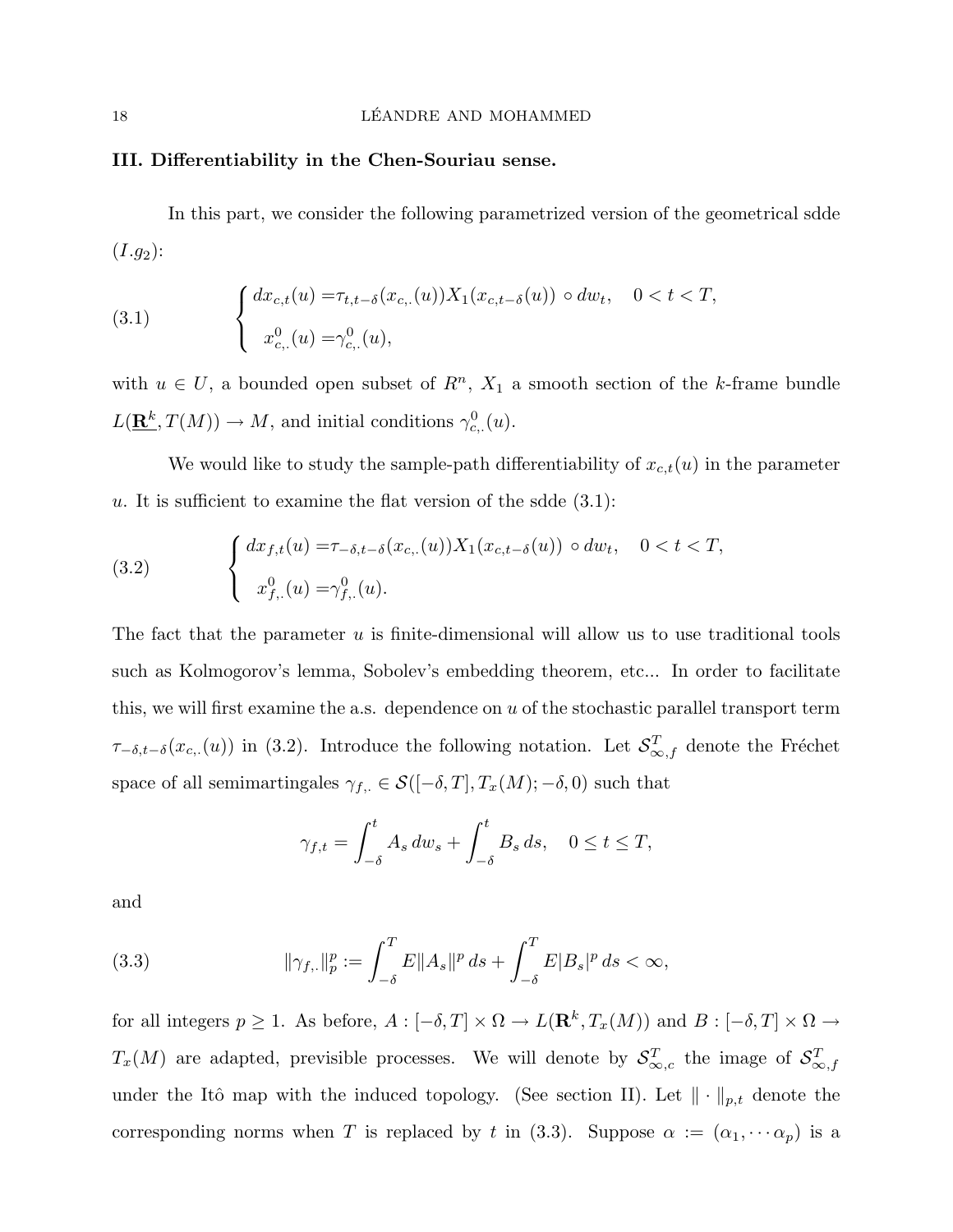multi-index of order  $|\alpha| := \sum_{n=1}^{\infty}$  $i=1$  $\alpha_i$ . The partial derivatives of of order  $|\alpha|$  with respect to  $u := (u_1, u_2, \dots, u_n)$  are denoted by  $D^{\alpha} := \frac{\partial^{|\alpha|}}{\partial \mu^{|\alpha|}}$  $\overline{\partial u_1^{\alpha_1}\dots\partial u_n^{\alpha_n}}$ . Consider the following differentiability hypotheses on the characteristics  $(A_{\cdot}(u), B_{\cdot}(u))$  of a parametrized family  $\gamma_{f,.}(u) \in \mathcal{S}([-\delta,T],T_x(M);-\delta,0).$ 

## Hypotheses (D).

- (i) There exists a deterministic constant R (independent of  $u \in U$ ) such that  $||A_t(u)|| +$  $|B_t(u)| \leq R$  almost surely for all  $t \in [-\delta,T]$  and all  $u \in U.$
- (ii)  $(A(u), B(u))$  have modifications which are a.s. smooth in u, with derivatives  $(D<sup>\alpha</sup>A_{\cdot}(u), D<sup>\alpha</sup>B_{\cdot}(u)),$  and the mappings

$$
U \ni u \mapsto D^{\alpha}A_{.}(u) \in L^{p}([-\delta, T] \times \Omega, L(\mathbf{R}^{k}, T_{x}(M)))
$$

$$
U \ni u \mapsto D^{\alpha}B_{.}(u) \in L^{p}([-\delta, T] \times \Omega, T_{x}(M))
$$

are continuous (in the underlying  $L^p$ -norms  $(3.3)$ ) for every positive integer p.

## Lemma III.1.

Let the manifold M be embedded (isometrically) in  $\mathbb{R}^{d'}$  for some  $d' > d$ , and denote all embedded entities by the same symbols. Assume that the family  $\gamma_{c,.}(u) \in$  $\mathcal{S}([-\delta,T],M;-\delta,x), u \in U$ , satisfies Hypotheses (D). Then the pair

$$
\hat{x}_t(u):=(\gamma_{c,t}(u),\tau_{t,-\delta}^{-1}(\gamma_{c,.}(u)))
$$

has a modification with almost all sample functions smooth in u. Furthermore, for any multi-index  $\alpha$  and any positive integer p, there exist positive deterministic constants  $K_i :=$  $K_i(p, \alpha), i = 1, 2,$  independent of  $u \in U, t \in [-\delta, T],$  such that

(3.4) 
$$
\sup_{u \in U} E \sup_{s \in [-\delta, t]} \| D^{\alpha} \hat{x}_s(u) \|^p \le K_1 e^{K_2 t}
$$

for all  $t \in [-\delta, T]$ .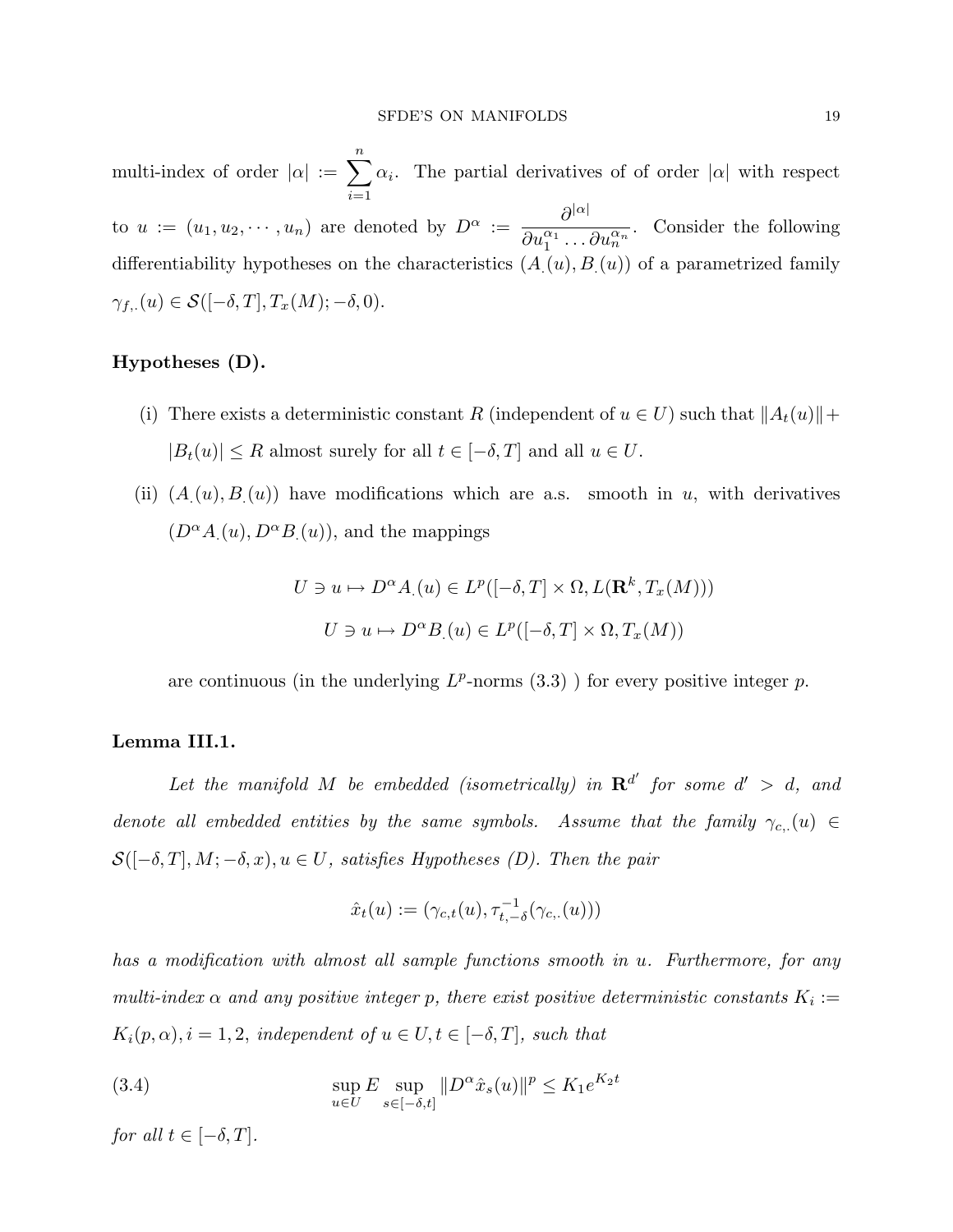Proof.

Using (2.10), the couple  $(\gamma_{c,t}(u), \tau_{t,-\delta}^{-1}(\gamma_{c,t}(u))) := \hat{x}_t(u)$  satisfies the Itô stochastic differential equation

(3.5)  

$$
\begin{cases}\n d\hat{x}_t(u) = \hat{Z}(\hat{x}_t(u))A_t(u) \, dw_t + \text{trace}(\hat{Y}(\hat{x}_t(u))A_t(u)A_t^*(u)) \, dt \\
 \qquad + \hat{Z}(\hat{x}_t(u))B_t(u) \, dt, \quad -\delta < t < T, \\
 \hat{x}_{-\delta}(u) = (x, Id_{\mathbf{R}^d}),\n\end{cases}
$$

where  $\hat{Z}, \hat{Y}$  are as in (2.9). Since the characteristics  $(A_{\cdot}(u), B_{\cdot}(u))$  have a.s. smooth modifications in u, it follows from ([Kun], Theorem 4.6.5, p. 173) that  $\hat{x}_t(u)$  has a modification which is a.s. smooth in u. In order to prove (3.4), we pick such a modification of  $\hat{x}_t(u)$ and show first that (3.4) holds for  $|\alpha| = 1$ . The derivative  $D\hat{x}_t(u)$  of  $\hat{x}_t(u)$  with respect to u satisfies the following stochastic differential equation which is obtained by formally differentiating  $(3.5)$  with respect to u:

(3.6)  

$$
\begin{cases}\n dD\hat{x}_t(u) = D\hat{Z}(\hat{x}_t(u))D\hat{x}_t(u)A_t(u) \, dw_t \\
 \qquad + \hat{Z}(\hat{x}_t(u))DA_t(u) \, dw_t + \text{trace}\bigg\{D\hat{Y}(\hat{x}_t(u))D\hat{x}_t(u)A_t(u)A_t^*(u) \\
 \qquad + \hat{Y}(\hat{x}_t(u))DA_t(u)A_t^*(u) + \hat{Y}(\hat{x}_t(u))A_t(u)DA_t^*(u)\bigg\} \, dt \\
 \qquad + D\hat{Z}(\hat{x}_t(u))D\hat{x}_t(u)B_t(u) \, dt + \hat{Z}(\hat{x}_t(u))DB_t(u) \, dt, \quad -\delta < t < T, \\
 D\hat{x}_{-\delta}(u) = (0,0).\n \end{cases}
$$

Note that in the above sde, the process  $\hat{x}_t(u)$  lives in a compact (non-random) set on which  $\hat{Y}$  and  $\hat{Z}$  are bounded together with all their derivatives. Therefore we can take  $p$ -th moments in  $(3.6)$ , use Burkholder's inequality and Hypotheses  $(D)$  to obtain

(3.7) 
$$
\alpha_t \leq C_7 + C_8 \int_{-\delta}^t \alpha_s ds, \quad -\delta \leq t \leq T,
$$

where  $\alpha_t := \sup$  $u \in U$  $E$  sup  $s\in[-\delta,t]$  $||D\hat{x}_s(u)||^p$  for  $-\delta \leq t \leq T$ , and the constants  $C_7, C_8$  are independent of  $u \in U$ . Applying Gronwall's lemma to (3.7) gives

$$
\sup_{u \in U} E \sup_{s \in [-\delta, t]} \|D\hat{x}_s(u)\|^p \le C_7 e^{C_8 t}
$$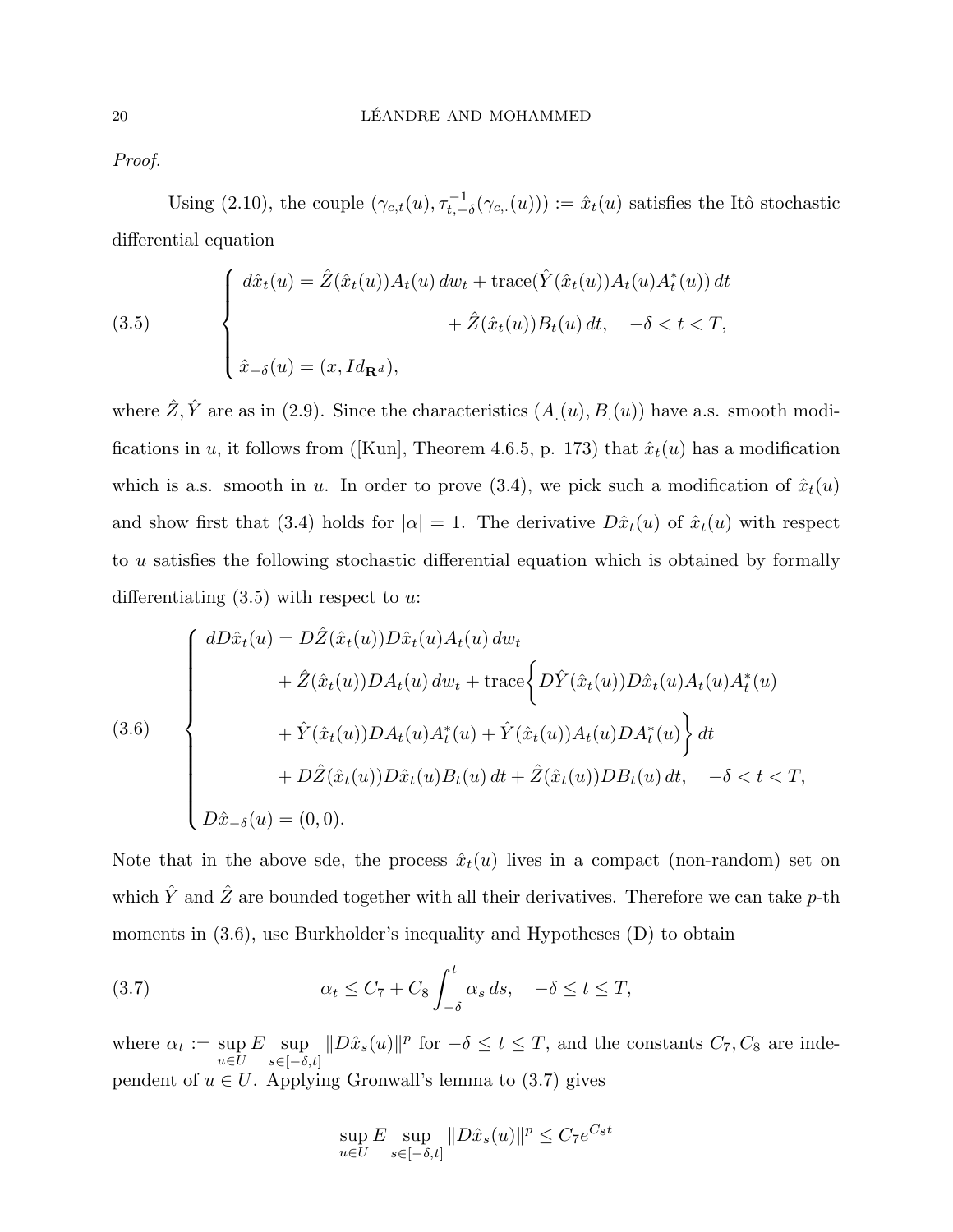for all  $t \in [-\delta, T]$ . This shows that (3.4) holds for  $\alpha = 1$ . We complete the proof by induction on  $|\alpha|$ . Suppose the estimate (3.4) holds for all multi-indices  $\alpha = \alpha_0$  with  $|\alpha_0| < |\alpha| + 1$ . Let  $\alpha'$  be a multi-index such that  $|\alpha'| = |\alpha| + 1$ . By repeated differentiation of (3.5) with respect u, it is not hard to see that there are polynomials  $Q_i$ ,  $i = 1, 2$ , such that

$$
(3.8)
$$
\n
$$
\begin{aligned}\n\int dD^{\alpha'} \hat{x}_t(u) &= D\hat{Z}(\hat{x}_t(u))D^{\alpha'} \hat{x}_t(u)A_t(u) \, dw_t + D\hat{Z}(\hat{x}_t(u))D^{\alpha'} \hat{x}_t(u)B_t(u) \, dt \\
&+ \text{trace}\{D\hat{Y}(\hat{x}_t(u))D^{\alpha'} \hat{x}_t(u)A_t(u)A_t^*(u)\} \, dt \\
&+ \sum_{\alpha^i:\sum_{i=1}^5 |\alpha^i| < |\alpha'|} Q_1(D^{\alpha^1} \hat{Z}(\hat{x}_t(u)), D^{\alpha^2} \hat{x}_t(u), D^{\alpha^3} A_t(u), \\
&+ \sum_{\beta^i:\sum_{i=1}^6 |\beta^i| < |\alpha'|} Q_2(D^{\beta^1} \hat{Y}(\hat{x}_t(u)), D^{\beta^2} \hat{Z}(\hat{x}_t(u)), \\
&+ D^{\beta^3} \hat{x}_t(u), D^{\beta^4} A_t(u), D^{\beta^5} A_t^*(u), D^{\beta^6} B_t(u)) \, dt, \\
&+ D^{\alpha'} \hat{x}_{-\delta}(u) = (0, 0).\n\end{aligned}
$$

Note that in the above equation, the term  $D^{\alpha'}\hat{x}_t(u)$  appears linearly, while, by the inductive hypothesis, the lower order derivatives  $D^{\alpha_0} \hat{x}_t(u)$  satisfy the inequality (3.4) for  $|\alpha_0| < |\alpha'|$ . Using this fact, Hypotheses (D) and Burkholder's inequality, it follows from (3.8) that there are positive constants  $C_i$ ,  $i = 9, 10$ , independent of u such that

(3.9) 
$$
\beta_t \leq C_9 + C_{10} \int_{-\delta}^t \beta_s ds, \quad -\delta \leq t \leq T,
$$

where  $\beta_t := \sup$  $u \in U$  $E$  sup  $t\in[-\delta,T]$  $||D^{\alpha'}\hat{x}_t(u)||^p$  for  $-\delta \leq t \leq T$ . The conclusion of the lemma now follows from (3.9) by Gronwall's lemma and induction on  $|\alpha|$ .  $\diamond$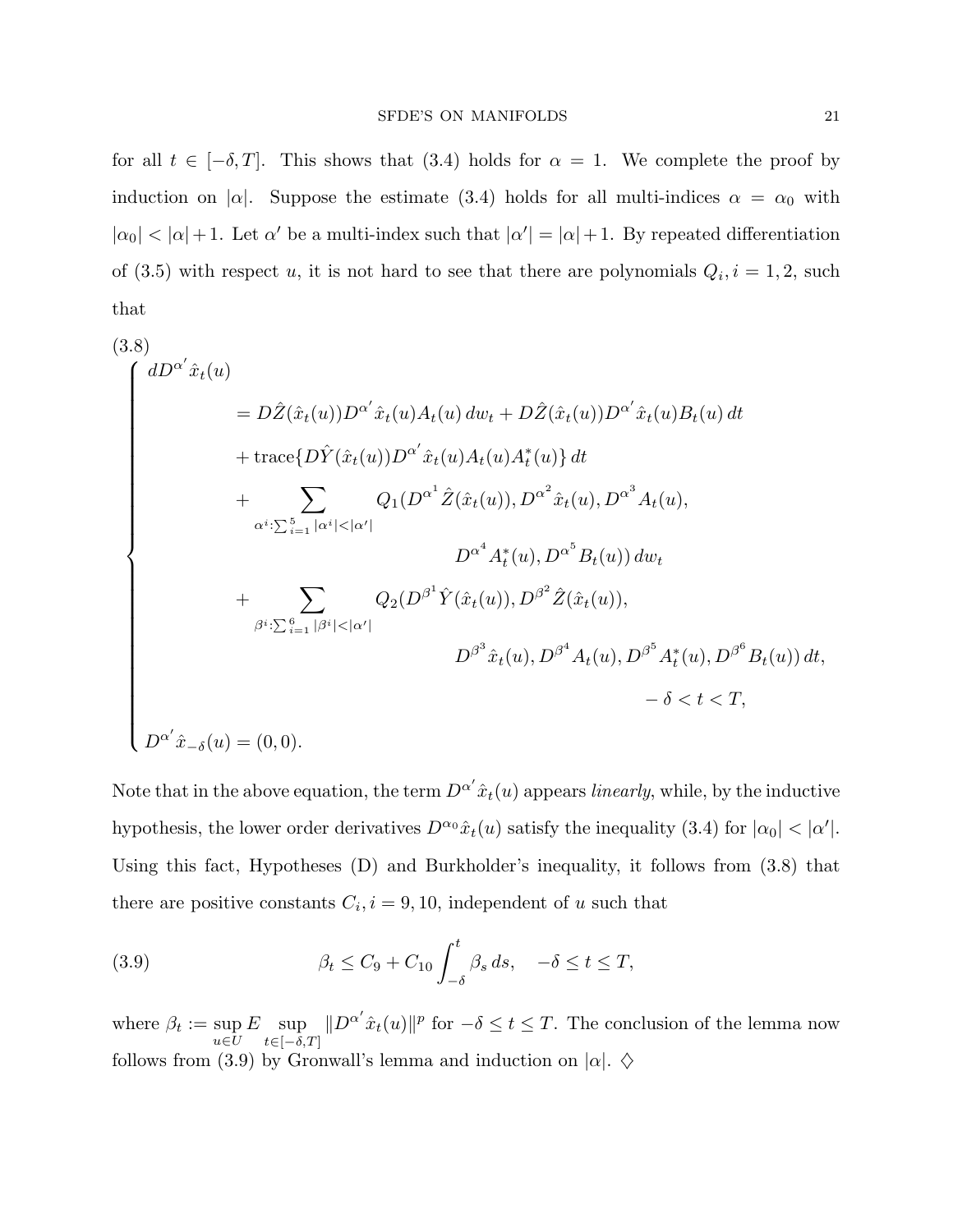## 22 LÉANDRE AND MOHAMMED

In the sequel, the abbreviation "l.o." will denote lower order terms (e.g. the last two terms on the right hand side of (3.8)) whose moments are readily computed and estimated by induction on  $\alpha$ .

## Theorem III.2.

Assume that the characteristics  $(A^0(u), B^0(u))$  of  $\gamma_{c}^0(u)$  in (3.1) satisfy Hypotheses (D). Then the solution  $x_{c,t}(u)$  of (3.1) has a modification a.s. smooth in u. Furthermore, the solution  $x_{f_n}(u)$  of the flat equation (3.2) satisfies the inequality

(3.10) 
$$
\sup_{u \in U} E \sup_{s \in [-\delta, t]} \|D^{\alpha} x_{f,s}(u)\|^p \leq K_3 e^{K_4 t}
$$

for all  $t \in [-\delta, T]$ , and for some positive constants  $K_3 := K_3(p, \alpha)$ ,  $K_4 := K_4(p, \alpha)$ , independent of  $u \in U$ .

## Proof.

To prove the first assertion of the theorem it is sufficient to show that for each multindex  $\alpha$ ,  $x_{f,t}(u)$  admits a version with continuous partial derivatives of order  $|\alpha|$  in u. Embed M (isometrically) in  $\mathbf{R}^{d'}$  for some  $d' > d$ . We proceed by induction on  $\alpha$ . Let  $g(y, z) := zX(y)$ , where z represents stochastic parallel transport and is therefore an orthogonal matrix, and y belongs to M. Then  $g$  is bounded and has bounded derivatives of all orders. Now rewrite (3.2) in the form

(3.11) 
$$
\begin{cases} dx_{f,t}(u) = g(\hat{x}_{c,t-\delta}(u))dw_t, & t > 0, \\ x_{f,.}^0(u) = \gamma_{f,.}^0(u). \end{cases}
$$

where  $\hat{x}_{c,t} := (x_{c,t}, \tau_{t,-\delta}^{-1}(x_{c,.}))$ .

In (3.11), the initial condition  $\gamma_{c,.}^0(u)$  is given by  $\gamma_{f,t}^0(u) = \int_{-\delta}^t A_s^0(u) dw_s +$  $\int_0^t$  $\int_{-\delta}^t B_s^0(u)\,ds$ for  $-\delta \leq t \leq 0$ , where  $A^{0}(u)$  and  $B^{0}(u)$  satisfy Hypotheses (D). These imply that  $\gamma_{f,t}^{0}(u)$ has a modification which is a.s. smooth in u (and Hölder continuous in  $t \in [-\delta, 0]$  with exponent  $\langle \frac{1}{2} \rangle$  $\frac{1}{2}$ ) ([Kun], Theorem 3.3.3, pp. 94-95).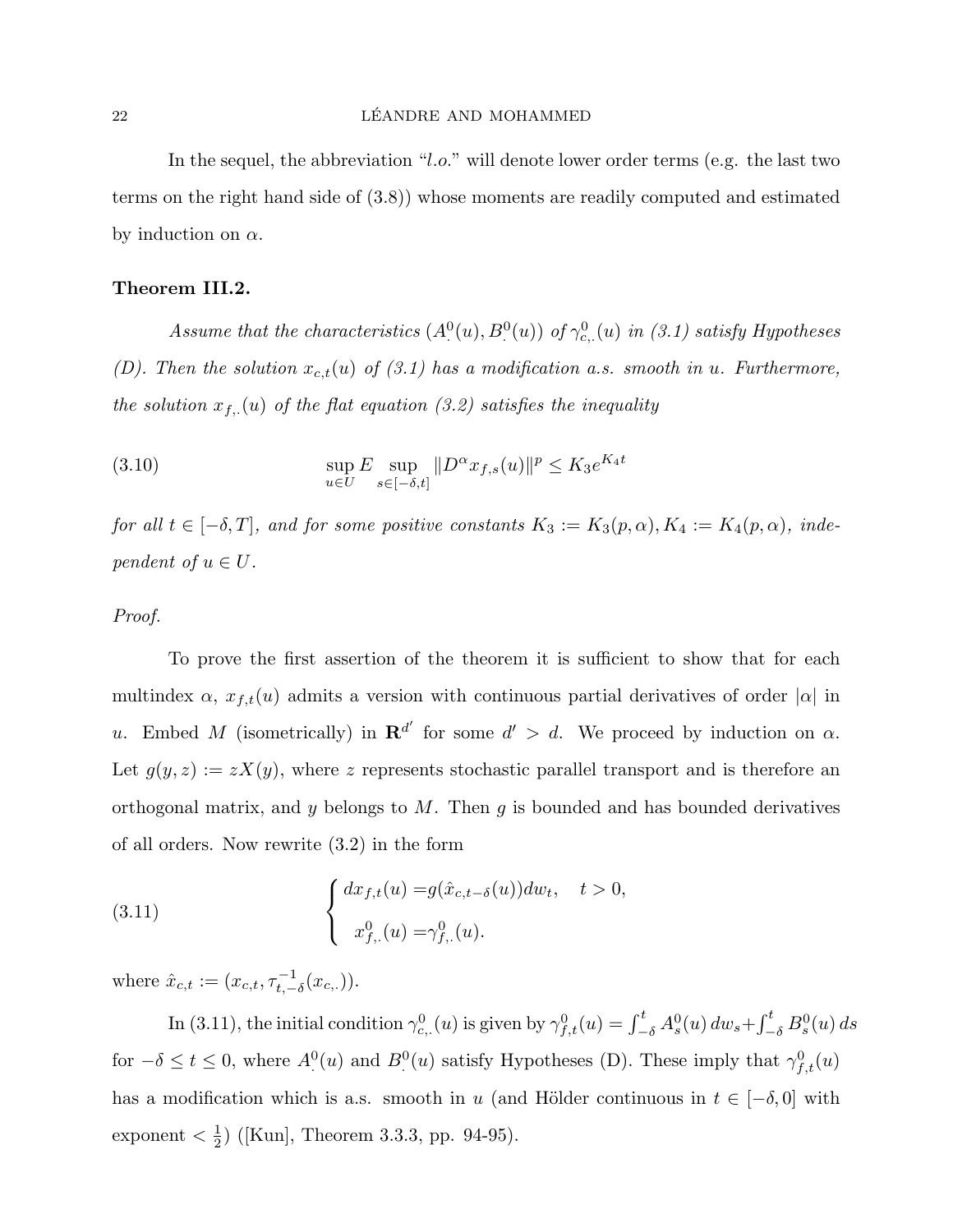We will prove the differentiability of  $x_{f,t}(u)$ ,  $t \in [0,T]$ , in u using forward steps of length  $\delta$ . On  $[0, \delta]$ , the identity

(3.12) 
$$
\begin{cases} x_{f,t}(u) = \gamma_{f,0}^0(u) + \int_0^t g(\gamma_{c,s-\delta}^0(u), \tau_{s-\delta,-\delta}^{-1}(\gamma_{c,.}^0(u))) dw_s, \quad t \in [0,\delta] \\ x_{f,.}^0(u) = \gamma_{f,.}^0(u), \quad u \in U, \end{cases}
$$

and ([Kun], Theorem 3.3.3, pp. 94-95) imply that  $x_{f,t}(u)$  has an a.s. smooth modification in u. Indeed,  $D^{\alpha}x_{f,t}$  satisfies the equation obtained by taking partial derivatives of order  $|\alpha|$  under the stochastic integral sign in (3.12), viz.

(3.13)  
\n
$$
\begin{cases}\nD^{\alpha}x_{f,t}(u) = D^{\alpha}\gamma_{f,0}^{0}(u) + \\
&+ \int_{0}^{t} Dg(\gamma_{c,s-\delta}^{0}(u), \tau_{s-\delta,-\delta}^{-1}(\gamma_{c,}^{0}(u)))(D^{\alpha}\gamma_{c,s-\delta}^{0}(u), D^{\alpha}\tau_{s-\delta,-\delta}^{-1}(\gamma_{c,}^{0}(u))) du_{s} \\
&+ l.o., \quad t \in [0, \delta], \\
D^{\alpha}x_{f,}^{0}(u) = D^{\alpha}\gamma_{f,0}^{0}(u).\n\end{cases}
$$

Using Burkholder's inequality, Hypotheses (D) and Lemma III.1, it follows from (3.13) that the estimate (3.10) holds for all  $t \in [-\delta, \delta]$ .

A similar argument to the above works for the forward intervals  $[\delta, 2\delta], [2\delta, 3\delta], \cdots$ , and hence by induction for all  $t \in [-\delta, T]$ . This completes the proof of the lemma.  $\diamondsuit$ 

## Remark.

Consider the following generalization of (3.1):

(3.14) 
$$
\begin{cases} dx_{c,t}(u) = \tau_{t,t-\delta}(x_{c,.}(u)) X_1(x_{c,t-\delta})(\circ A_t(u)dw_t + B_t(u)dt), & t > 0, \\ x_{c,.}^0(u) = \gamma_{c,.}^0(u), & u \in U, \end{cases}
$$

where  $X_1$  is a smooth section of the k-frame bundle  $L(\mathbf{R}^k, T(M)) \to M$ , and  $A_t(u) \in$  $L(\mathbf{R}^k), B_t(u) \in \mathbf{R}^k$  for  $t > 0, u \in U$ . Suppose that the characteristics  $(A<sup>0</sup>(u), B<sup>0</sup>(u))$  of  $\gamma_{c}^0(u)$  and  $(A_1(u), B_1(u))$  all satisfy Hypotheses (D). By a similar argument to the one used in the proof of Lemma III.2, the solution  $x_{c}$ . (u) of (3.14) admits a smooth version in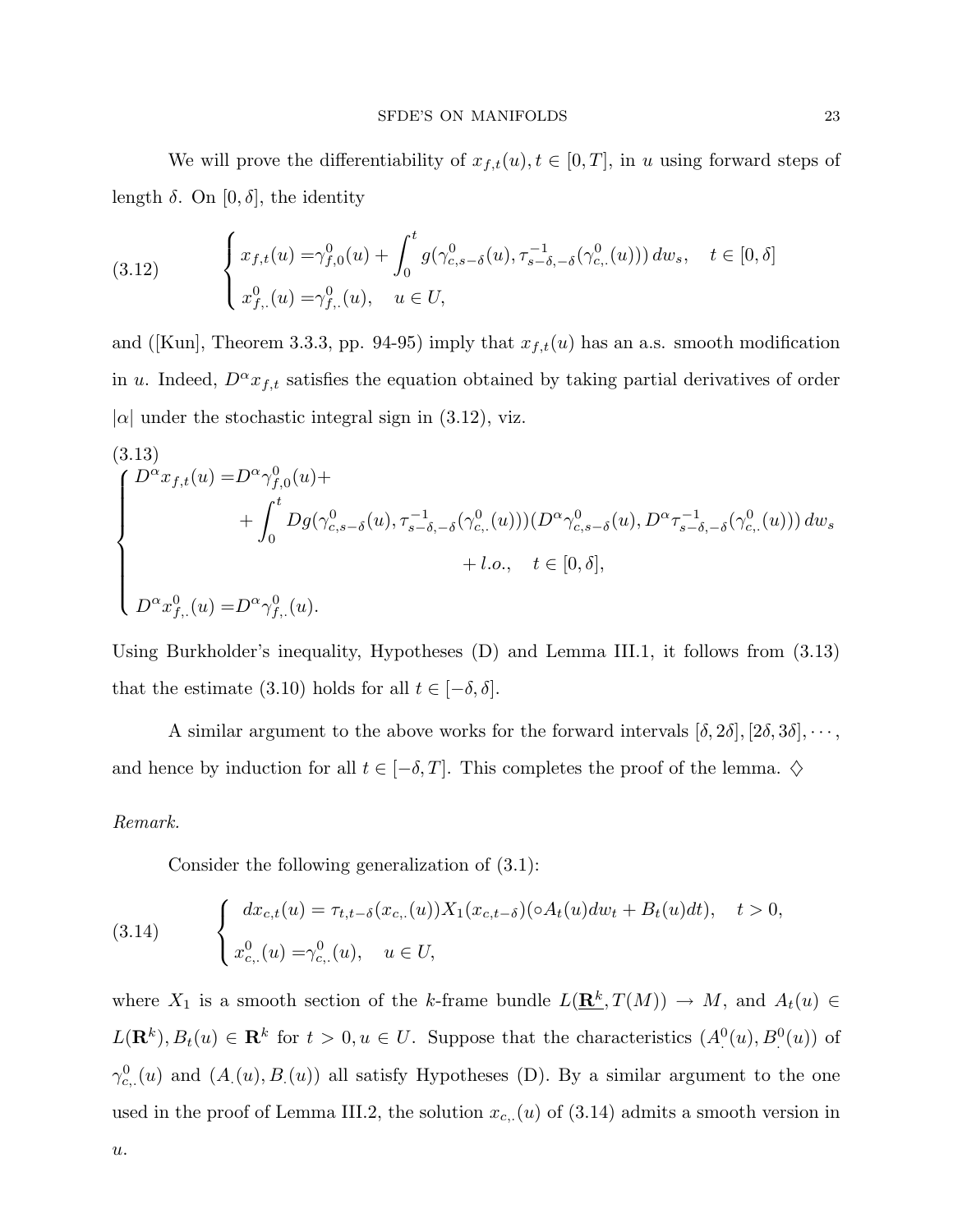We conclude this section by expressing the result in the above remark in terms of the stochastic calculus of Chen-Souriau ( $[Le_2]$ ,  $[Le_3]$ ).

## Definitions III.3.

A stochastic plot on the space  $S_{\infty,c}([-\delta,0], M; -\delta, x) \times S_{\infty}([0,T], \mathbf{R}^k; 0,0)$  is a triplet  $(U, \phi, \mathbf{R}^n)$  consisting of an open subset U of some Euclidean space  $\mathbf{R}^n$  and a mapping  $U \ni u \mapsto \phi(u) := (\gamma(u), z(u)) \in S_{\infty,c}([-\delta, 0], M; -\delta, x) \times S_{\infty}([0, T], \mathbf{R}^k; 0, 0)$  such that the characteristics of  $\gamma(u)$  and  $z(u)$  satisfy Hypotheses (D).

Let  $(U, \phi, \mathbf{R}^n)$  be a stochastic plot on  $S_{\infty,c}([-\delta, 0], M; -\delta, x) \times S_{\infty}([0, T], \mathbf{R}^k; 0, 0),$ and let  $j: U_1 \to U$  be a smooth deterministic map where  $U_1$  is an open subset of  $\mathbb{R}^{n_1}$ . Define  $\phi_1^1(u_1) := \phi_1(j \circ u_1)$  for all  $u_1 \in U_1$ . It is easy to check that  $(U_1, \phi_1^1, \mathbf{R}^{n_1})$  is a stochastic plot, called the composite plot.

Next we consider the effect of a measure-space isomorphism on a stochastic plot. More specifically, let  $(U, \phi, \mathbf{R}^n)$  be a stochastic plot on  $S_{\infty,c}([-\delta, 0], M; -\delta, x) \times S_{\infty}([0, T], \mathbf{R}^k; 0, 0)$ . Suppose  $\Psi : (\Omega, \mathcal{F}) \to (\Omega, \mathcal{F})$  is a P-preserving measurable bijection. Assume that the spaces  $S_{\infty,c}([-\delta,0], M; -\delta, x)$  and  $S_{\infty}([0,T], \mathbf{R}^k; 0,0)$  consist of semimartingales based on a Brownian motion  $w_t, -\delta \leq t \leq T$  on a filtered probability space  $(\Omega, \mathcal{F}, (\mathcal{F}_t)_{t\in[-\delta,T]}, P)$ . For any  $\gamma \in S_{\infty,c}([-\delta,0],M;-\delta,x)$  and  $z \in S_{\infty}([0,T],\mathbf{R}^k;0,0)$  define the processes

$$
\gamma^{\Psi}(\omega) := \gamma(\Psi(\omega)), \ z^{\Psi}(\omega) := z(\Psi(\omega))
$$

for all  $\omega \in \Omega$ . Then  $\gamma^{\Psi}$  and  $z^{\Psi}$  are semimartingales on the filtered probability space  $(\Omega, \mathcal{F}, (\Psi^{-1}(\mathcal{F}_t)_{t\in[-\delta,T]}, P)$  based on the Brownian motion  $w_t^{\Psi}(\omega) := w_t(\Psi(\omega)), \omega \in \Omega$ . If  $\gamma$  has characteristics  $(A, B)$  (with respect w), then  $\gamma^{\Psi}$  has characteristics  $(A^{\Psi}, B^{\psi})$ (with respect  $w^{\Psi}$ ) where  $A^{\Psi}(\omega) := A(\Psi(\omega)), B^{\Psi}(\omega) := B(\Psi(\omega))$  for all  $\omega \in \Omega$ . Let  $S_{\infty,c}^{\Psi}([-\delta,0],M;-\delta,x)$  denote the set of all  $\gamma^{\Psi}$  whose characteristics satisfy a relation analogous to (3.3) for all integers  $p \ge 1$ . Define  $\phi^{\Psi}(u)(\omega) := \phi(u)(\Psi(\omega))$  for all  $u \in U$  and  $\omega \in$ Ω. Then  $(U, φ^{\Psi}, \mathbf{R}^n)$  is a stochastic plot on  $S_{\infty,c}^{\Psi}([-\delta,0], M; -\delta, x) \times S_{\infty}^{\psi}([0,T], \mathbf{R}^k; 0,0)$ .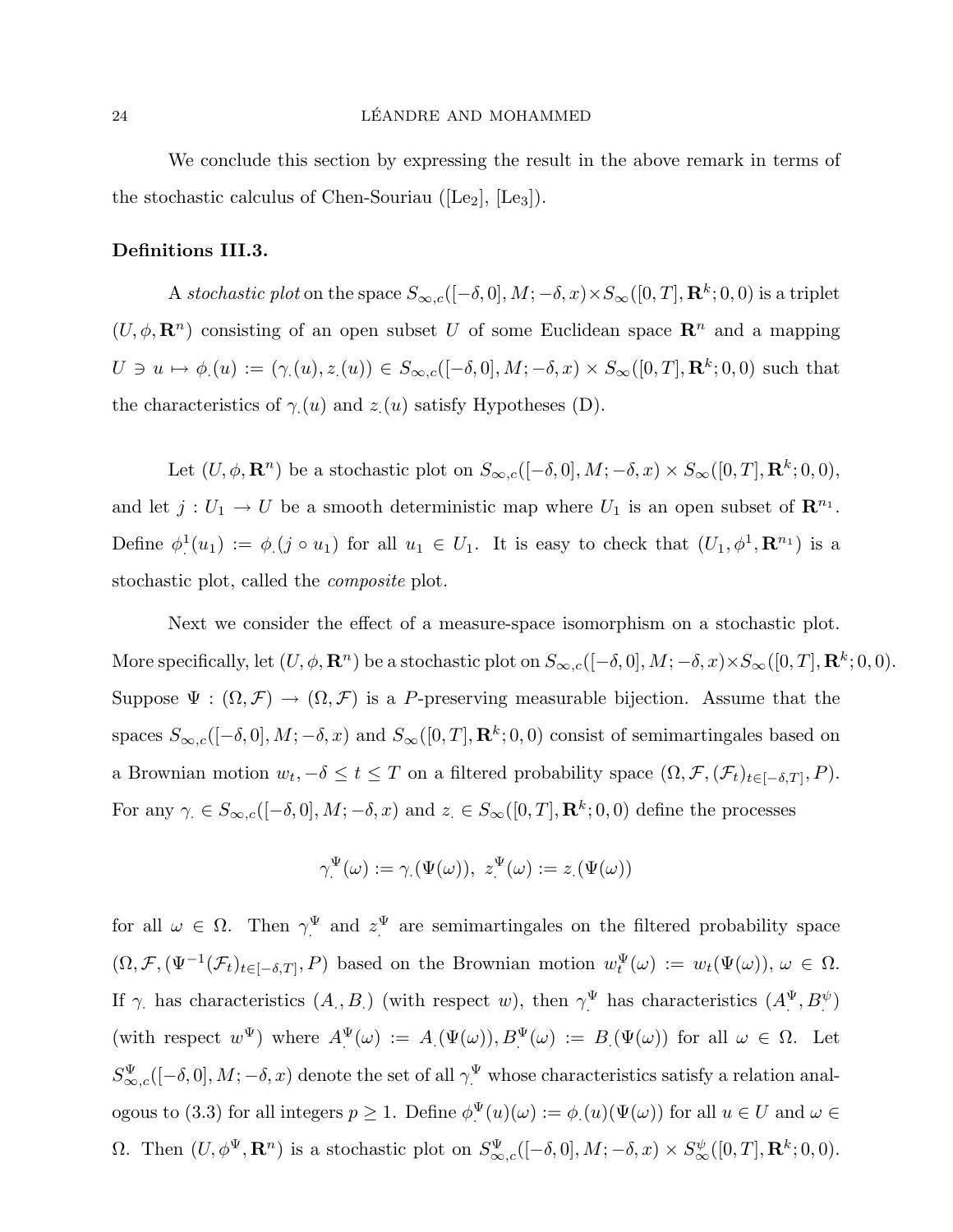It is clear that  $\Psi$  induces an isometry between  $S_{\infty,f}([-\delta,0],T_x(M);-\delta,0)$  and  $S_{\infty,f}^{\Psi}([-\delta,0],T_x(M);-\delta,0)$ . A similar relatinoship holds for  $S_{\infty}([0,T],\mathbf{R}^k;0,0)$  and  $S^{\psi}_{\infty}([0,T], \mathbf{R}^k; 0,0)$ . In what follows we shall identify these spaces and sfde's defined on them. In particular, we will drop the superscript  $\Psi$  from all entities and processes induced by  $\Psi$ .

We next introduce the following definition of a *smooth functional* 

$$
S_{\infty,c}([-\delta,0],M;-\delta,x)\times S_{\infty}([0,T],\mathbf{R}^k;0,0)\to L^0(\Omega,M)
$$

in the Chen-Souriau sense:

## Definition III.4.

A functional  $\Lambda: S_{\infty,c}([-\delta,0], M; -\delta, x) \times S_{\infty}([0,T], \mathbf{R}^k; 0,0) \to L^0(\Omega, M)$  is said to be *smooth in the Chen-Souriau sense* if it satisfies the following requirements:

- (i) To each stochastic plot  $(U, \phi, \mathbf{R}^n)$ , the composite process  $\Lambda(\phi(u))$  has an a.s. smooth version in  $u \in U$ .
- (ii) Let  $j: U_1 \to U_2$  be a smooth deterministic map from an open subset  $U_1$  of  $R^{n_1}$  into an open subset  $U_2$  of  $R^{n_2}$ . Let  $(U_2, \phi^2, \mathbf{R}^{n_2})$  be a stochastic plot, and denote by  $(U_1, \phi^1, \mathbf{R}^{n_1})$  the composite plot  $\phi^1(u_1) := \phi^2(j \circ u_1)$  for all  $u_1 \in U_1$ . Then there is a sure event  $\Omega_{\phi_1,\phi_2} \subseteq \Omega$  such that

(3.15) 
$$
\Lambda(\phi^1(u_1))(\omega) = \Lambda(\phi^2(j \circ u_1))(\omega)
$$

for all  $\omega \in \Omega_{\phi_1, \phi_2}$  and all  $u_1 \in U_1$ .

(iii) Let  $(U, \phi^2, \mathbf{R}^{n_2})$  be a stochastic plot. Let  $\Psi : (\Omega, \mathcal{F}) \to (\Omega, \mathcal{F})$  be a P-preserving measurable transformation. Define the stochastic plot  $(U, \phi^1, \mathbf{R}^{n_2})$  by  $\phi^1(u)(\omega) :=$  $\phi^2(u)(\Psi(\omega))$  for almost all  $\omega \in \Omega$ . Then

(3.16) 
$$
\Lambda(\phi^1(u))(\omega) = \Lambda(\phi^2(u))(\Psi(\omega))
$$

for almost all  $\omega \in \Omega$ .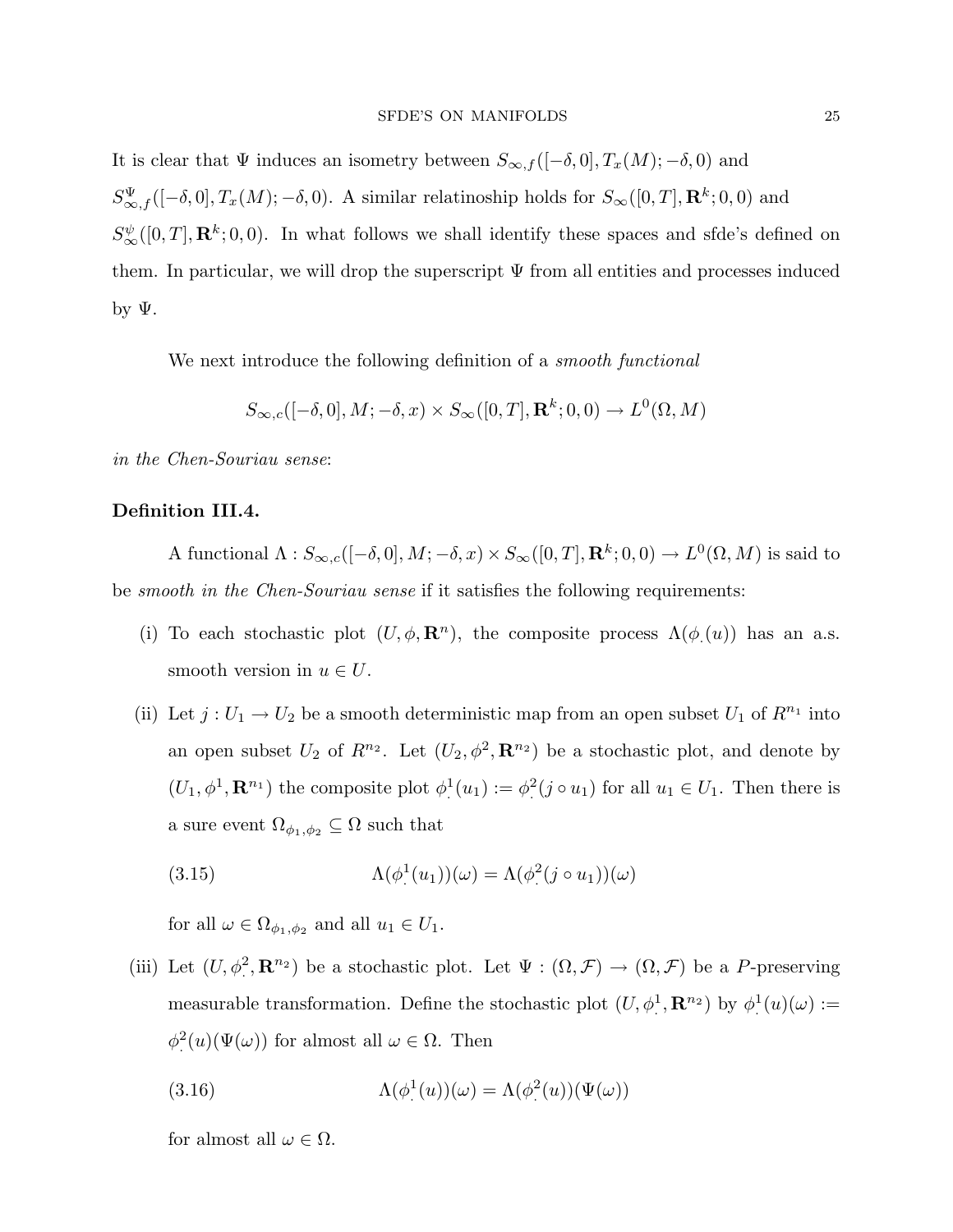## Remark.

Using Kolmogorov's lemma, we may, in part (iii) of Definition III.4, assume that our plot  $\phi_t^1(u)(\omega)$  has a smooth version in u for the  $L^p$  topology (and not the semimartingale topology).

We now state the main result of this part of the article.

## Theorem III.5.

Consider the solution  $x_{c,\cdot}(\gamma_{c,\cdot}^0,z_\cdot)$  of the geometrical sdde  $(I.g_2)$  starting from  $\gamma_{c,\cdot}^0$ in  $S_{\infty,c}([-\delta,0], M; -\delta, x)$  and driven by a semimartingale path z. in  $S_{\infty}([0,T], \mathbf{R}^k; 0,0)$ . Then the map  $(\gamma_{c,.}^0, z.) \mapsto x_{c,.}(\gamma_{c,.}^0, z.)$  is smooth in the Chen-Souriau sense.

## Proof.

The requirements (i)- (iii) in Definition III.4 follows from the fact that they are easily satisfied on  $[-\delta, \delta]$  by the Itô integral in (3.12), and hence on the whole interval  $[-\delta, T]$  by using forward steps of length  $\delta$ .  $\diamondsuit$ 

## Remark.

Using a (lengthy) Peano approximation argument, it can be shown that the solution of the geometrical sfde  $(I.g_1)$  is smooth in the Chen-Souriau sense. Note that the method of forward steps does not apply for the sfde  $(I.g<sub>1</sub>)$ .

## Acknowledgement.

The authors are very grateful to the anonymous referee for helpful suggestions which led to a significant simplification of an earlier version of Part III of the article.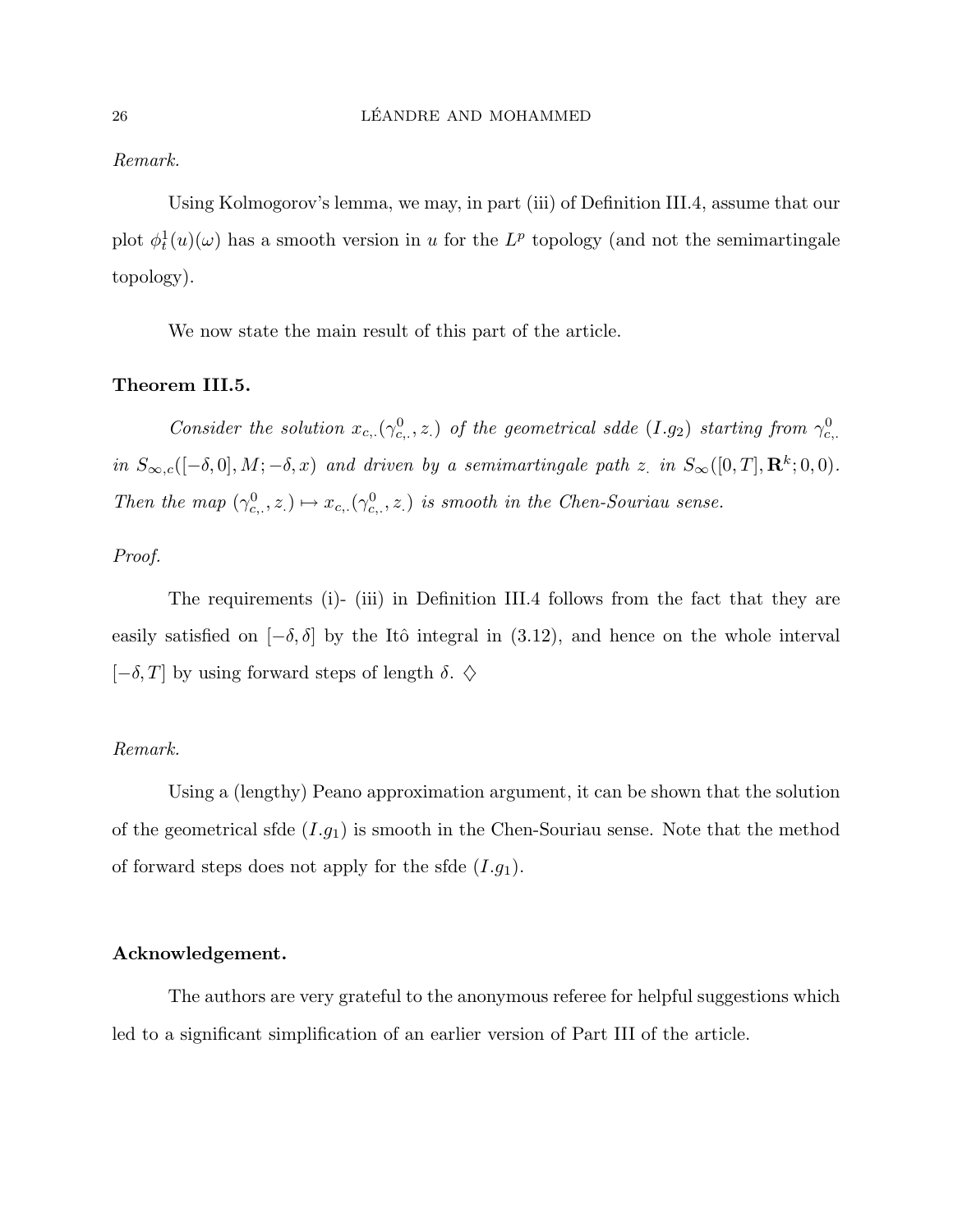#### SFDE'S ON MANIFOLDS 27

## References

- [Ci.Cr] Cipriano F. Cruzeiro A.B.: Flow associated to tangent processes on the Wiener space. Preprint.
- [Cr] Cross C.M.: Differentials of measure-preserving flows on path space. Preprint.

[D.M] Dellacherie C. Meyer P.A.: *Probabilités et potentiel.* Tome II. Hermann (1980).

[Dr] Driver B.: A Cameron-Martin type quasi-invariance theorem for Brownian motion on a compact manifold. J.F.A. 109 (1992), 272-376.

[E.E] Eells J. Elworthy K.D.: Wiener integration on certain manifolds. In Problems in Non-linear Analysis. (CIME IV). Edizioni Cremonese (1971).

[Em] Emery M.: Stochastic Calculus in manifolds. Springer. Universitext (1989).

[E.S] Enchev O. Stroock D.W.: Towards a Riemannian geometry on the path space over a Riemannian manifold. J.F.A. 134 (1996), 392-416.

[G1] Gliklikh Yu.E.: Ordinary and Stochastic Differential Geometry as a Tool for Mathematical Physics. Dordrecht: Kluwer, 1996.- xvi+189 p.

 $[G_2]$  Gliklikh Yu.E.: Global Analysis in Mathematical Physics. Geometric and Stochastic Methods. Springer-Verlag, 1997.- xv+213 p.

[Hs] Hsu E.: Quasi-invariance of the Wiener measure on the path space over a compact Riemann manifold. J.F.A. 134 (1995), 417-450.

[I.N] Itô K. Nisio M.: On stationary solutions of a stochastic differential equation. J. Math Kyoto. Univ. 4.1 (1964), 1-75.

[Kun] Kunita, H.: Stochastic Flows and Stochastic Differential Equations, Cambridge University Press, Cambridge, New York, Melbourne, Sydney (1990).

[Ku] Kushner H.J.: On the stability of processes defined by stochastic differential-difference equations. J. Diff. Equations. 4. (1968), 424-443.

 $[Le_1]$  Léandre R.: Stochastic Adams theorem for a general compact manifold. Preprint.

[Le<sub>2</sub>] Léandre R.: Singular integral homology of the stochastic loop space. Infi. Dim. Ana., Quantum Pro. and rel. topi. 1.1. (1998), 17-31.

[Le<sub>3</sub>] Léandre R.: Stochastic cohomology of Chen-Souriau and line bundle over the Brownian bridge, To appear in Prob. Th. Rel. Fields.

[Li] Li X.D.: Stochastic analysis and geometry on path and loop spaces. Thesis. University of Lisboa (1999).

[M.T] Mizel, V. J. and Trutzer, V., Stochastic hereditary equations: existence and asymptotic stability, Journal of Integral Equations 7 (1984), 1–72.